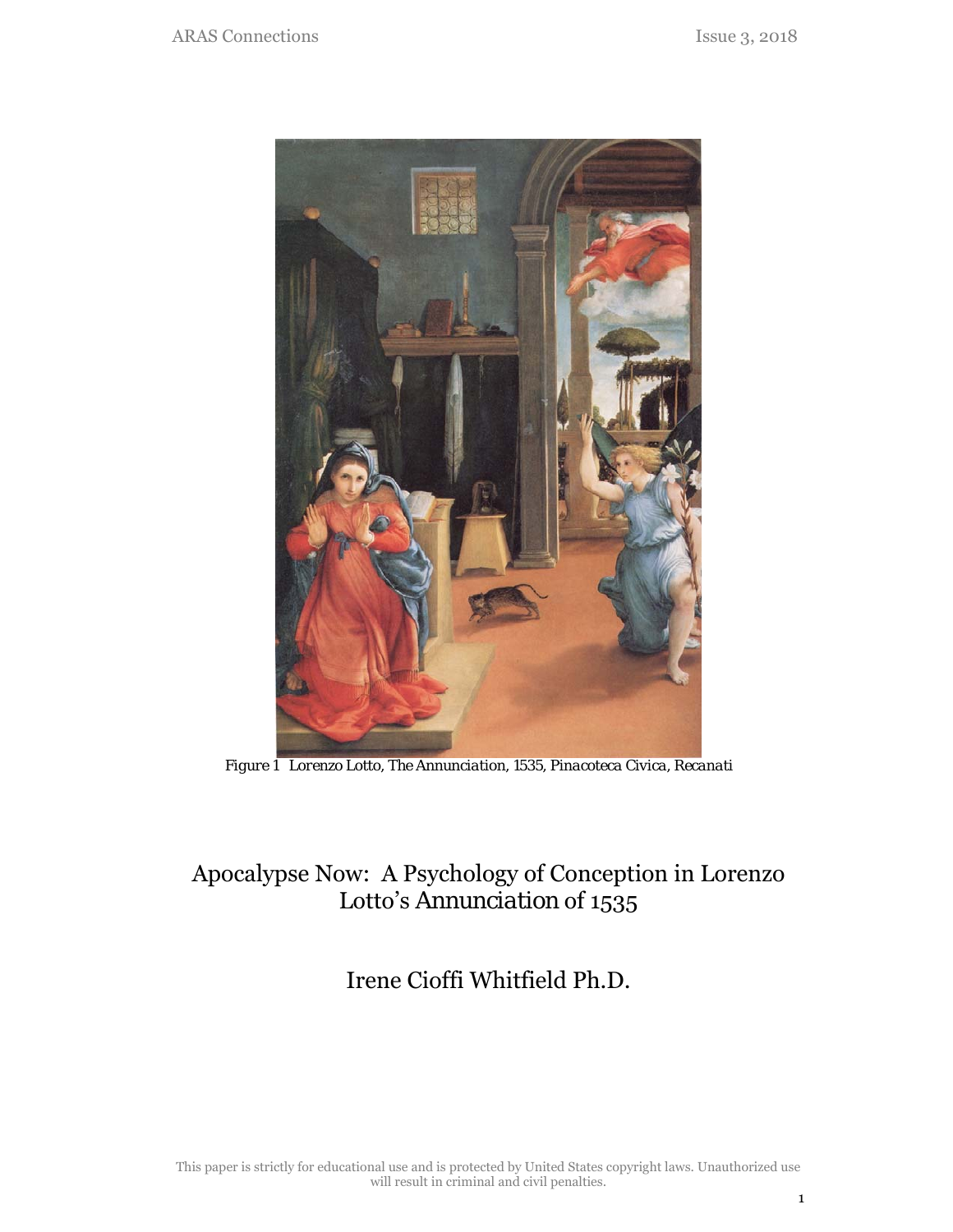Judged by conventional iconography Lorenzo Lotto's *Annunciation* of 1535 is uncanny, uncomfortable and strangely at odds with typical representations of this seminal subject (Fig. 1). However if "read" like a dream it carries its own insights into an archetypal realm where the son of God is incarnated in a young virgin who becomes a mother. Her son is divine and human. The conception is divine and human. The Annunciation is a paradox that Jung described as a moment of synchronicity -- when eternal and serial time intersect and meaning is born. As the Christian myth tells us, this announcement and conception of the divine, which we could also describe psychologically as the manifestation of the Self, can only materialize in the human individual and it carries an enormous potential for imagination and creativity. Along with many others, Lotto's painting tells us that virginity is a vital precondition for conception to occur, but uniquely, he relates a sense of emotional tension and conflict, along with a highly enigmatic quality of that feminine virgin state, which is both the vessel of creativity and the medium of its inception into the material world of human consciousness.

A dictionary definition of the verb, *to announce*, tells us that its roots stem from the Latin *annuntiare* which combines two stems: *ad nuntiare* meaning to report and *nuntius,* the messenger. A reporting which includes a messenger. Along with "to proclaim and make known publicly," the verb also means "to indicate beforehand, foretell". In Lorenzo Lotto's painting, as in all others of the same subject the announcement of a divine conception is delivered by the Angel Gabriel to the young Virgin Mary. Conceive, from the Latin *concepire* is to take in, to cause to begin, to originate. Other meanings link the word to *image, imagination* and *apprehension. Apprehend* means to "arrest and seize" as well as "to perceive and understand meaning". The heightened affect of Lotto's young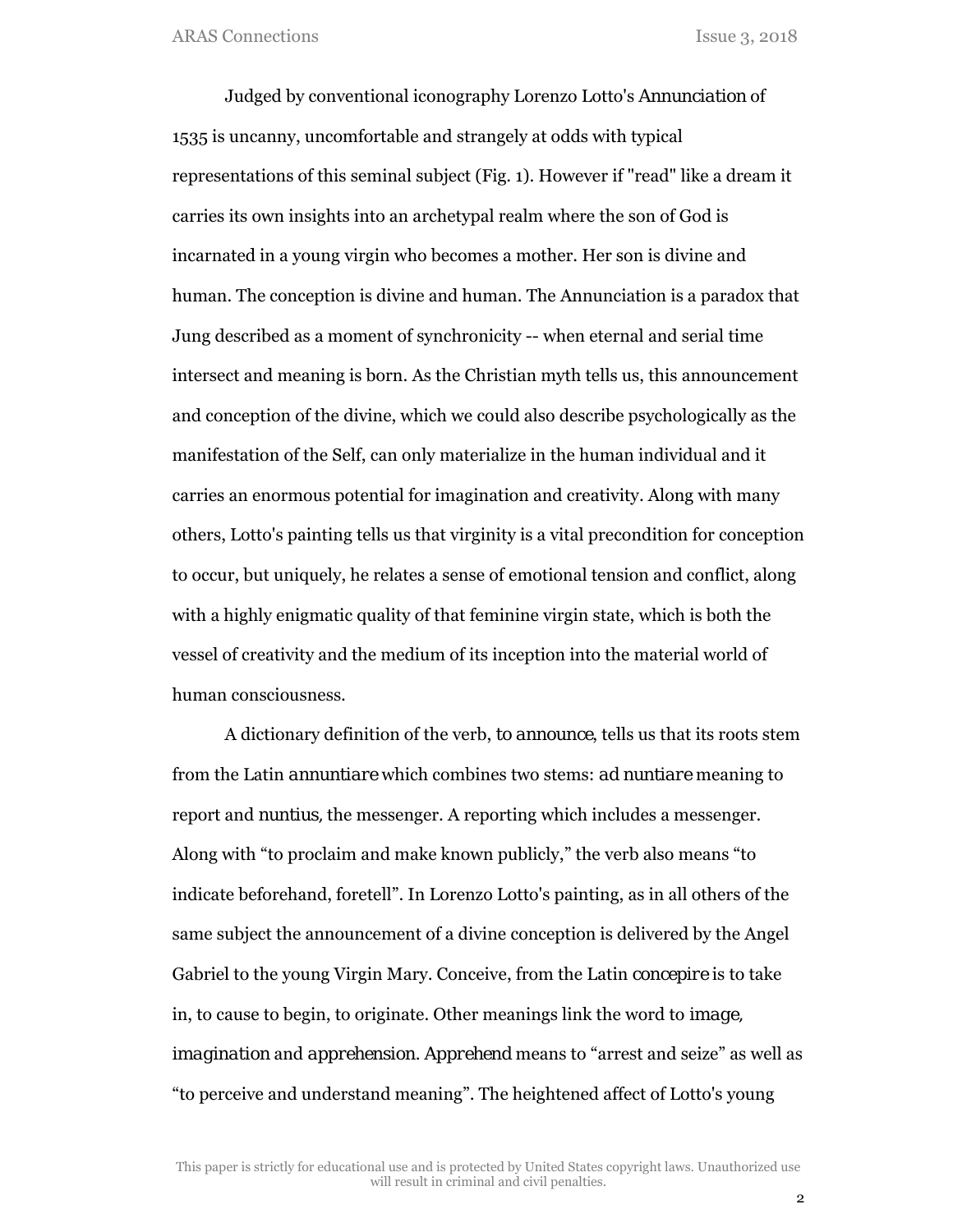Virgin who has been chosen to serve as the mother of Jesus suggests many things at once -- visceral fear, sudden seizure, foreboding insight, the uncomfortable border between life and death. These are all present at the moment of incarnation.

Lotto was a compelling creative personality who created an image that is still fascinating today. The painting he made represents a complex paradox. On one hand, it is an individual creation that came through the prism of Lotto's own psychic complexes (ie., it demonstrates the eccentric individuality of Lotto's own personality and is recognizable as his invention). On the other, it is an archetypal creation which completely transcends the artist himself.

In modern psychological terms Jung described creativity as an autonomous complex that overcomes the conscious ego-complex:

"You will remember that I described the nascent work in the psyche of the artist as an autonomous complex... it is not subject to conscious control, and can be neither inhibited nor voluntarily reproduced. Therein lies the autonomy of the complex; it appears and disappears in accordance with its own inherent tendencies, independently of the conscious will.<sup>1</sup>

The constant creation of images is a spontaneous and constant psychic function that happens in all of us and is not determined by conscious will. This insight into psychological reality was presaged in the 12th century by Meister Eckhart who described creation as an autonomous, spontaneous and supraordinate process with the individual as its natural host:

Here in time we make holiday because the eternal birth which God the Father bore and bears unceasingly in eternity

<sup>1</sup> C.G. Jung, "On the Relation of Analytical Psychology to Poetry," (1922), CW 15, 78, 122.

This paper is strictly for educational use and is protected by United States copyright laws. Unauthorized use will result in criminal and civil penalties.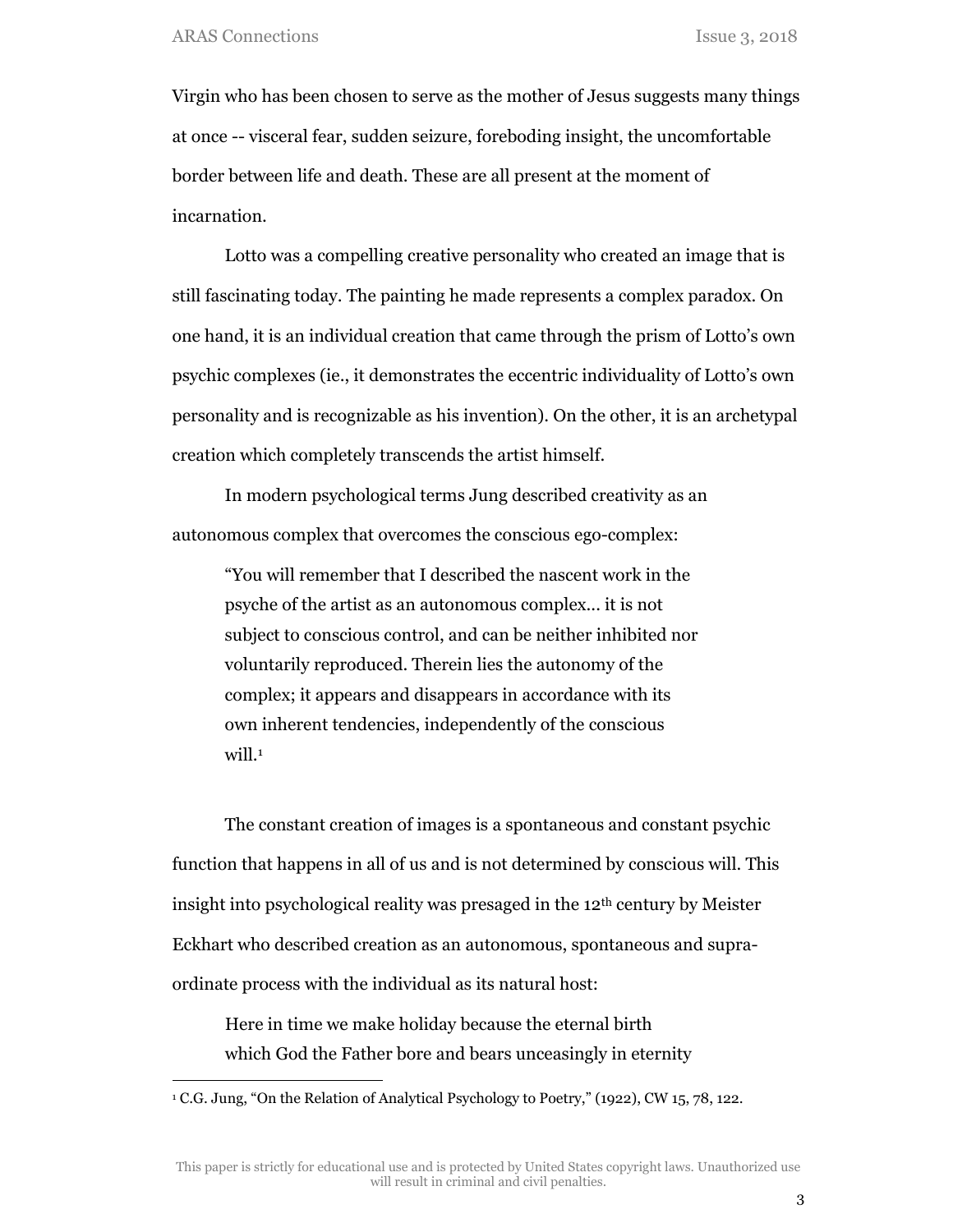is now born in time in human nature. St. Augustine says that this birth is happening always. But if it happens not in me, what does it profit me? What matters is that it happens in me.<sup>2</sup>

Great visual inventors like Lotto are gifted with an ability to translate psychic images almost directly from the archetypal realm of the objective psyche to be "announced" to the rest of us. The complex birth of the psychic image and the vital importance of this process for the advancement of human consciousness is stressed by Jung in his discourse on "Medicine and Psychology" delivered to doctors at the Swiss Academy of Medicine in May 1945:

. . .without consciousness it would never have become known that there is such a thing as a world, and without the psyche there would be absolutely no possibility of knowledge, since the object must go through a complicated physiological and psychic process of change in order to become a psychic image. This image alone is the immediate object of knowledge. The existence of the world has two conditions: it to exist, and us to know it."3

In psychological terms Lotto's image stands as an autonomous and archetypal symbol of Annunciation, and in this sense, it is far more than a respectful narration of the biblical scene at Nazareth recounted in St Luke 1:27- 38. Jung spoke so movingly of symbols and of art that it is impossible not to quote him in the context of Lotto's painting of the pregnant young Madonna:

<sup>2</sup> Meister Eckhart, "Wisdom of Solomon," 18:14, quoted in C.G. Jung, "Rex and Regina," (1955- 56), CW 14, 318, 444. note. 246.

<sup>3</sup> C.G. Jung, "On the Relation of Medicine and Psychotherapy", (1945), CW 16, 89, 201.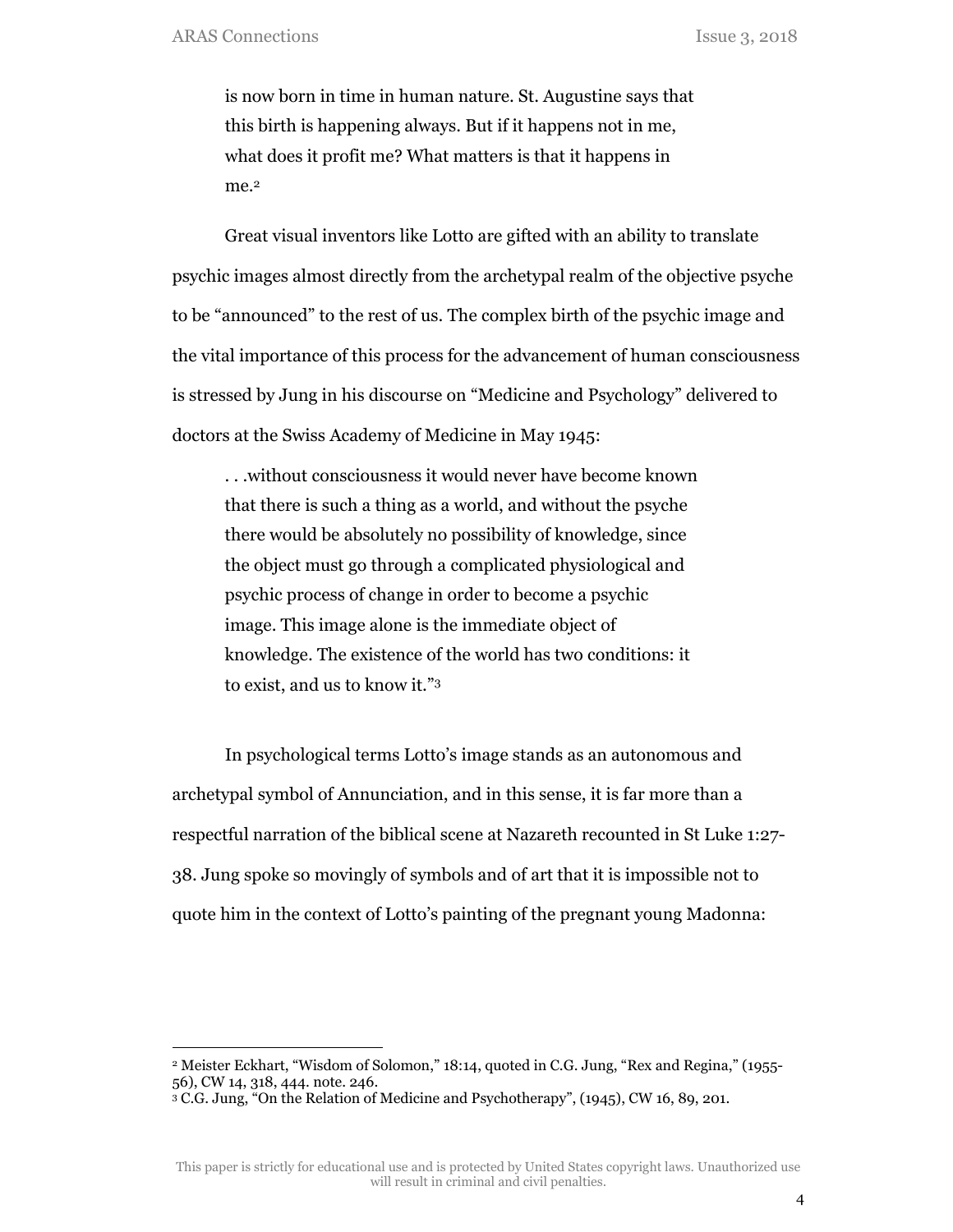"…we spoke of art as a tree growing out of nourishing soil, we might equally well have compared it to a child growing in the womb."4

"[as for] works that are openly symbolic…their pregnant language cries out to us that they mean more than they say. …A symbol remains a perpetual challenge to our thoughts and feelings. That probably explains why a symbolic work is so stimulating, why it grips us so intensely, but also why it seldom affords us a purely aesthetic enjoyment.5 …For a symbol is the intimation of a meaning beyond the level of our present powers of comprehension.6

Born in Renaissance Italy through the vehicle of Lotto's idiosyncratic artistic imagination and incarnated in oil on canvas by his own hand, the image is still arresting despite its great age. Looking at it through the historical prism of five centuries, it still tests the limits of our present powers of comprehension. Received anew as an "immediate object of knowledge" it is interesting to reflect on what Lotto's image tells us about the psychological nature of annunciation and its relevance to mankind today.

<sup>4</sup> C.G. Jung, "On the Relation of Analytical Psychology to Poetry", (1922), CW 15, 78, 122.

<sup>5</sup> C.G. Jung, Ibid., 77,119.

<sup>6</sup> C.G. Jung, Ibid., 76,118.

This paper is strictly for educational use and is protected by United States copyright laws. Unauthorized use will result in criminal and civil penalties.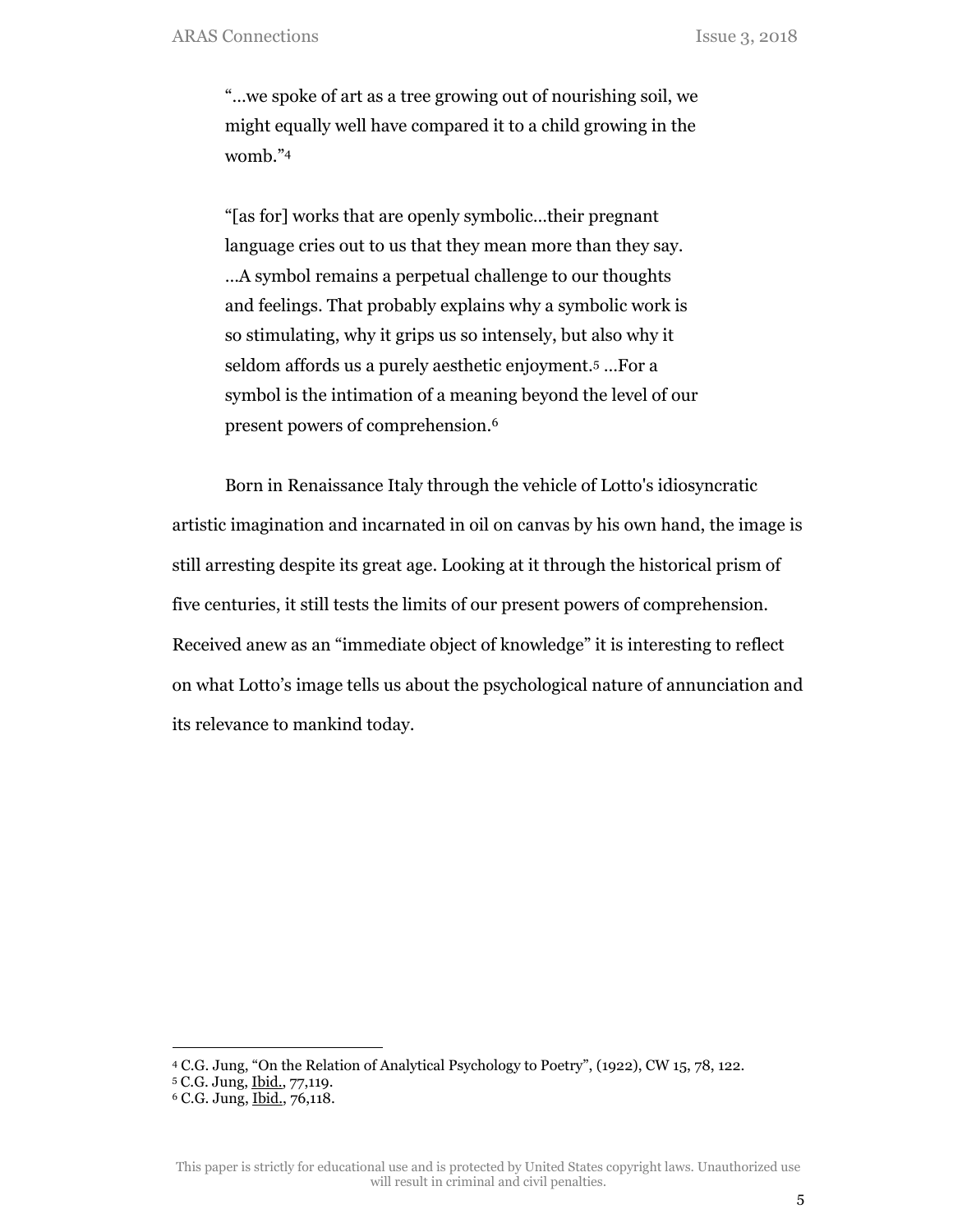#### *DIVINE COMMOTION* **AND ARTISTIC TEMPERAMENT**

Judging from the evidence presented by Lotto's sixteenth-century biographer Giorgio Vasari, the creation of this masterpiece seems to have affected its creator. As an artistic personality Lotto was rediscovered by Bernard Berenson (1865-1959), a man of Freud's generation, who called him "the first psychologist" due to his highly idiosyncratic and evocatively moody style, which recalled modern man's angst.7 Taking Lotto's edgy personality into account, in 1943 Francesco Arcangeli described the *Annunciation*: as "One of the most profound and intense inventions in all of Italian painting"; "A masterpiece of trepidation and sadness: inevitable emotions when it comes to Lotto."8

By all contemporary accounts Lotto was "restless and a wanderer".9 An anxious and solitary man who never married or had children of his own, his temperament was characterized as one of "prickly hypersensitivity."10 Lotto's own description of himself in 1546, seven years before he retired to the religious lay community of the Holy House at Loreto, is poignantly moving: "I am alone, untethered, and very unquiet of mind."11 Vasari tells us that by the time Lotto had settled in Loreto in August 1552, he had "almost entirely lost his voice," a telling symptom long associated with hysterical phenomena.12 The artist's final years

<sup>7</sup> Bernard, Berenson, Lorenzo Lotto, An Essay in Constructive Art Criticism, London, 1895, (1901 ed.), 254f.

<sup>8</sup> Flavio Caroli, Lorenzo Lotto e la nascita della psicologia moderna, Milan, 1980,186, cites F.Arcangeli (1943) "E una della piu profonde e intense invenzioni di tutta la pittura italiana... . Capolavoro della trepidazione, della tristezza: i sentimenti inevitabili di Lotto." 9 Berenson, 1901, 278

<sup>10</sup> For Lotto's personal character see "Lorenzo Lotto: Life and Work," an essay by Peter Humphry in Lorenzo Lotto: Rediscovered Master of the Renaissance, (exh. Cat. National Gallery of Art, Washington, DC), New Haven, London, 1997, 6-13.

<sup>11</sup> Peter Humphry, Ibid., 1, …"nella eta e solo, senza fidel governo e molto inquieto della mente." 12 Giorgio Vasari, Opere di Giorgio Vasari, Pittore e Architetto Aretino, Florence, MDCCCXXII, "Vita di Jacopo Palma ed Altri", [Lorenzo Lotto], 484, "Finalmente essendo Lorenzo vecchio ed avendo quasi perduta la voce . . . se n'ando alla Madonna di Loreto... ." See Niel Micklem, The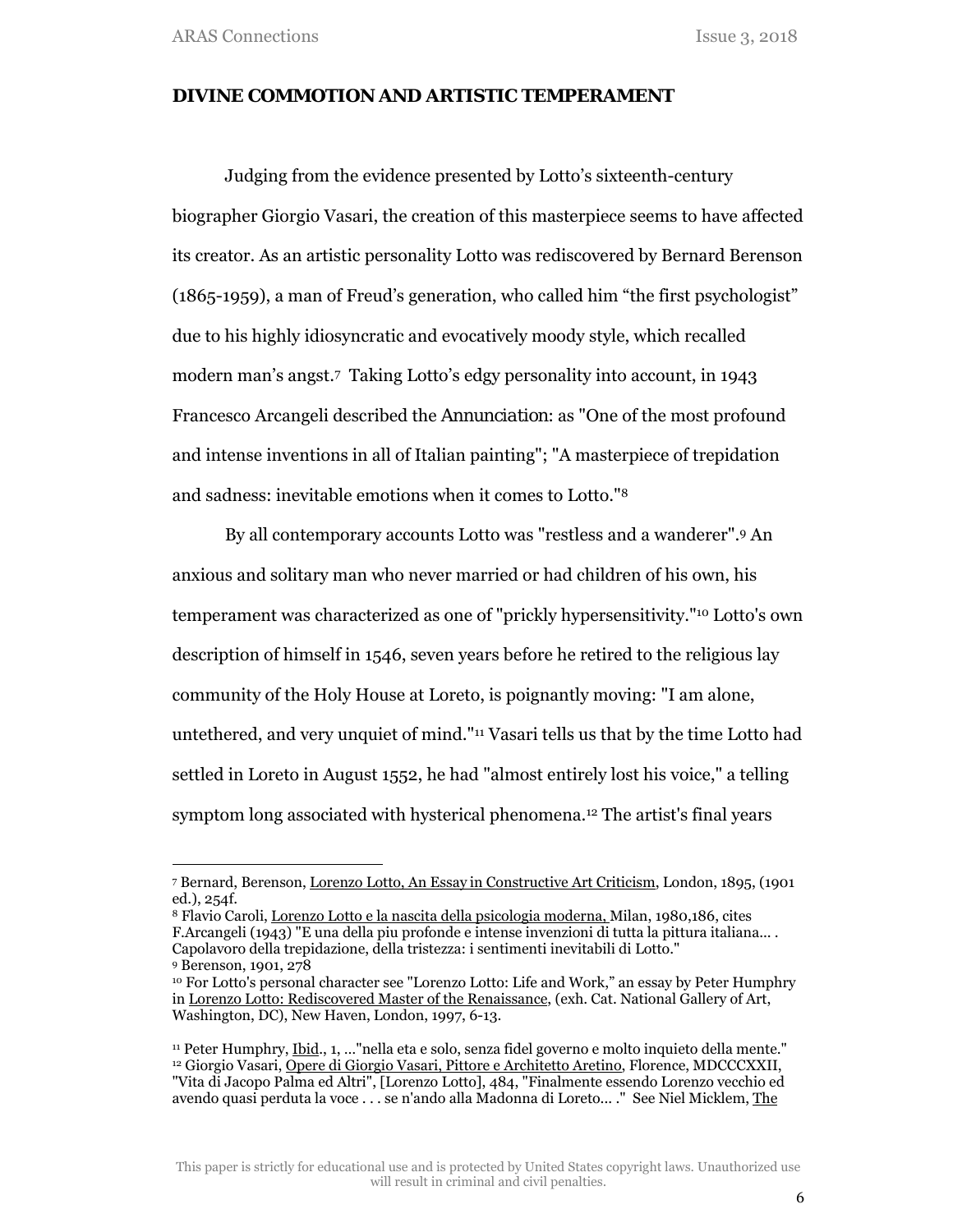spent in service to the sacred Madonna at the Holy House calmed his restless spirit and it was there that he found "happiness and full tranquility of soul" 13 According to legend, the Holy House in Loreto was inhabited by the Virgin Mary at the time of the Annunciation in Nazareth and miraculously transported by angels from there to Loreto in 1295.14 The fact that Lotto ended his days in Mary's house of Annunciation is evocatively symbolic and suggests that the subject he painted so remarkably was psychologically meaningful to him.

It is moving to know that Lotto's anxious and ungrounded psychological state was transformed when he reposed within the confines of a sacred feminine vessel, a symbol personified in this case, by the Holy House at Loreto where the artist finally settled. Like the medieval myth of the unicorn tamed on the lap of a virgin, the symbolic image of annunciation that was born of Lotto's vivid imagination suggests that intensely spiritualized and animated masculine spirit can only be "captured" on receptive, passive and feminine ground, and when it is, the effect is transforming. This very thing seems to have happened to Lotto himself. Knowing what we do about his skittish "cat-like" personality, one could imagine a primordial archetypal activation bursting through Lotto's fragile egoconsciousness to "announce" this peculiar image to him. Such would indicate that an exquisitely receptive and virgin quality in Lotto's own psyche received this highly unusual image of annunciation from a numinous realm far beyond egoconsciousness, and "mothered" it through his subtle artistry into material reality to therapeutic effect.

Nature of Hysteria, London, 1996, who discusses the creative potential of the hysterical egocomplex, a psychological factor which is particularly apt in Lotto's case.

<sup>&</sup>lt;sup>13</sup> Vasari, Ibid., 485, <sup>"</sup>I quali ultimi anni della sua vita provo egli felicissimi e pieni di tranquillita d'anima. . . ."

<sup>14</sup> F.L. Cross and E.A. Livingstone, eds. The Oxford Dictionary of the Christian Church, Oxford, 1984, 836f.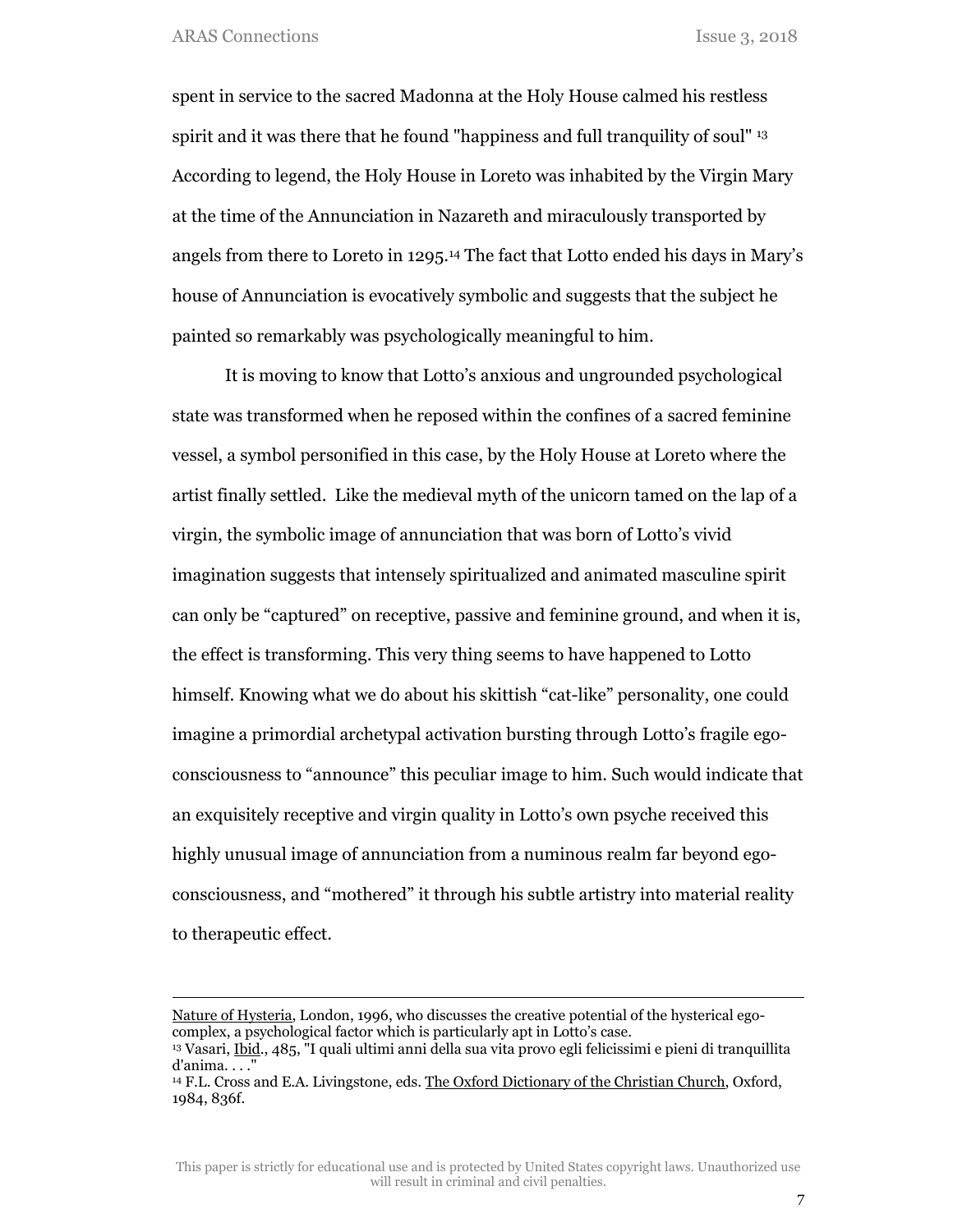#### **READING THE IMAGE**

In Lotto's hands, the *Annunciation* is set in the Virgin's bedroom which is presented as an elegantly simple chamber that suggests the ample proportions, architectural grandeur and sensuous comforts of a noble Renaissance palazzo. The imposing architecture is emphasised by the tall classically arched portal that is cut off at the top, well below the ceiling level, and leads outside to an *alfresco* portico with a wooden soffit. Beyond is a decorous formal garden arranged with roses, umbrella pines and cypress trees. The static poise and serene organization of the Italian garden contrasts with the divine commotion taking place in the bedroom and the portico, a transitional space between inside and outside. Here the dynamic figure of God the Father is shown diving into the scene with penetrating eyes directly fixed on the Virgin.

One of the many unusual element in Lotto's picture is its depiction of the animating instant. This is suggested in several ways. Like a snap shot taken very quickly and not consciously framed, Lotto's image is cropped at all four sides omitting portions of the bed, the ceiling, the portal, the angel's arm and Mary's wooden platform. A sense of spontaneous action is also communicated in the emotive expression of the kneeling Virgin, a comely young girl who twists away from her open book in a sudden gesture of wide-eyed surprise. The startled cat with front paws off the ground and the youthful angel, whose hair stands out horizontally at right angles from its head, are also caught in an awkward instant. Another emphatic element of time is indicated by the inclusion of the hourglass set on the small stool directly behind the cat. With sand shown in equal measure above and below the midpoint of the glass container, it is fixed at a precise borderline in time that marks the waxing and waning of the hour.

This paper is strictly for educational use and is protected by United States copyright laws. Unauthorized use will result in criminal and civil penalties.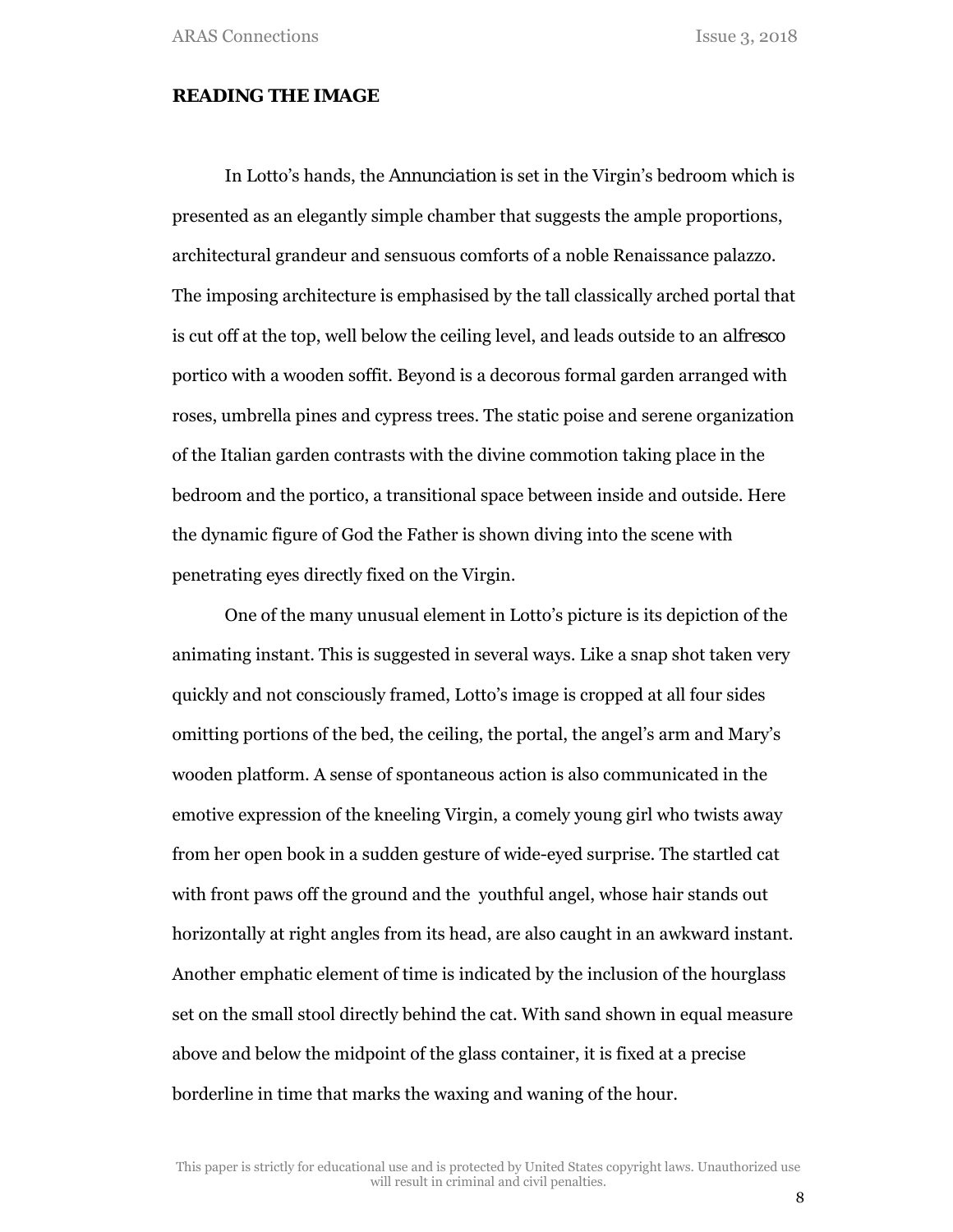

*Figure 2 Lorenzo Lotto, Detail: Genre Elements* 

It is interesting to see how Lotto juxtaposes this strangely agitated moment of annunciation with a restful chamber of sleep. The tension of rest and unrest held together in a pregnant instance of incarnation is underscored by the tranquil domestic elements (candlestick, inkwell, night cap and prayer shawl) which contrast with the twisting Virgin, who is clad in the same red and blue hues as God the Father (Fig. 2). A thin blue sash tied Empire style just under her breast seems to accentuate a gently swollen belly under the ample folds of her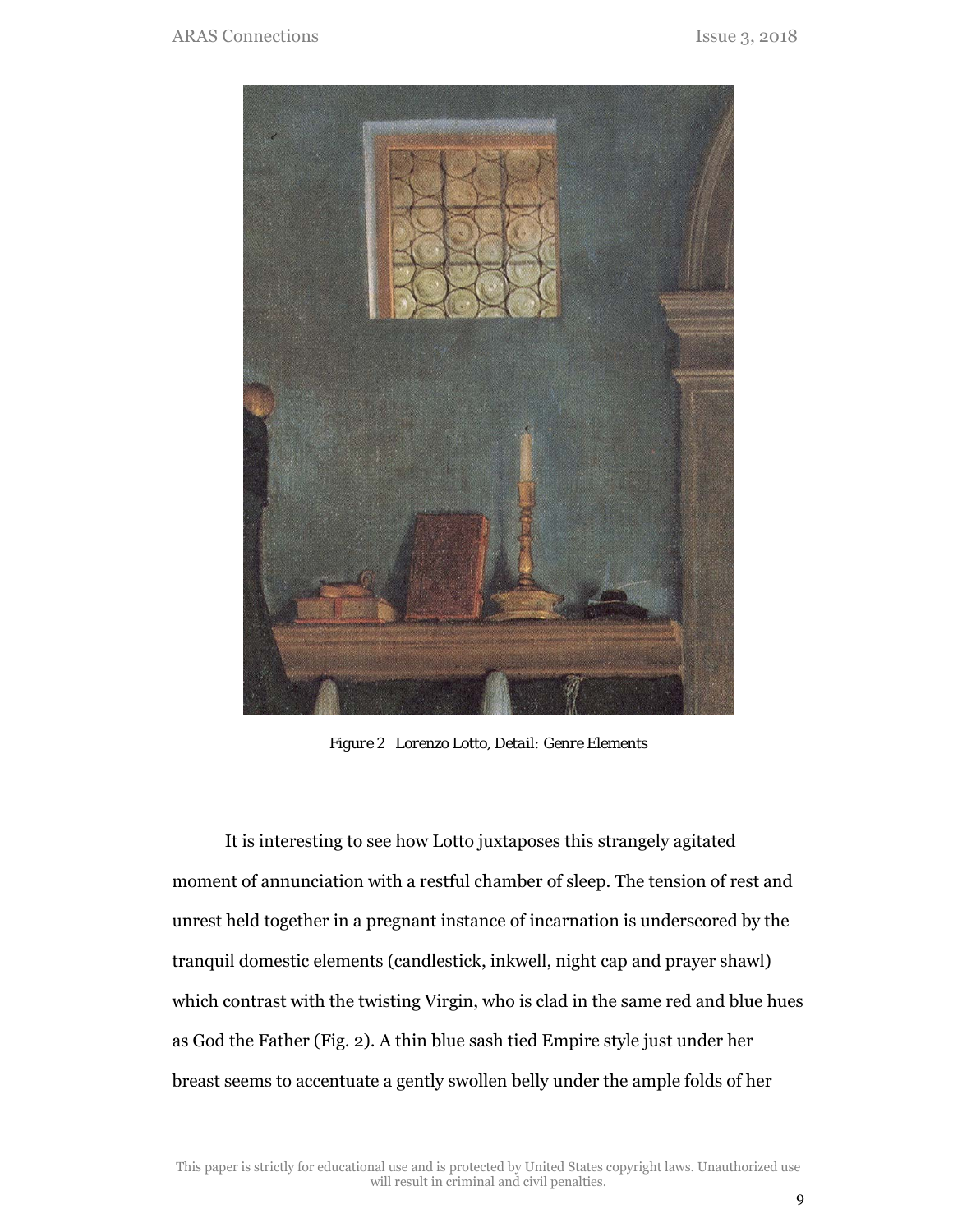simple robes. In this state, already suggestive of blossoming pregnancy, Mary turns her back upon the higher learning of her reading book to directly engage the viewer with moon-faced awe and almond-eyed wonder. The startling proximity of the Virgin to the implied witness of the scene is highly unusual, ignoring traditional decorum which set the scene of sacred incarnation at a more reserved distance. Uniquely, Lotto places us, the implied observer, towards the center of the composition as if kneeling just before Mary and meeting the uncanny gaze of her outward looking eyes. This motif gives Lotto's image a vibrant immediacy which is further strengthened by Mary's youthful sensuality and emotive body language.



*Figure 3 Lorenzo Lotto, Detail, The Virgin Annunciate* 

In this context, Mary's hand gesture is also worthy of note (Fig. 3). The Virgin's upheld hand with palms forward mirrors the ancient *allocutio* gesture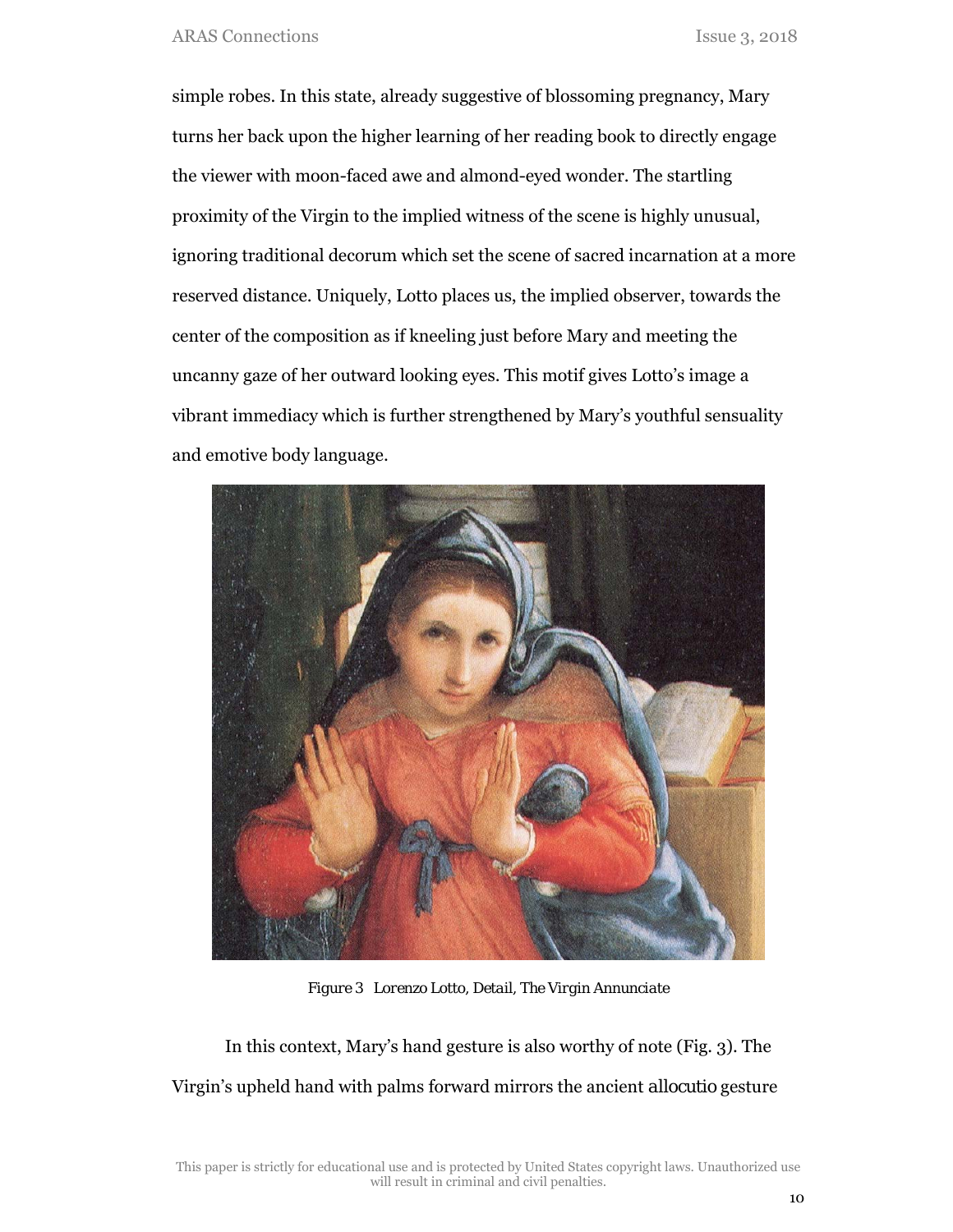with which the ancient Romans hailed the emperor. The early Christians subsequently used the same solemn gesture both in images of Christ greeted by his followers, and in *orante* figures shown in prayer. In this context, however, the gesture, coupled with the Virgin's gyrating body movement and enigmatic gaze resonates with shock and unease. The emotional tension is heightened by the unusual inclusion of a startled cat, who in a pose oddly echoing that of the Virgin, is shown in a twisted position with its front paws upraised completely off the ground (fig. 4). Moving its body quickly forward towards the left, the cat's head is turned backwards with frightened eyes fixed directly on the onrushing figure of the Archangel Gabriel.



*Figure 4 Lorenzo Lotto, Detail, Cat and Hourglass* 

This paper is strictly for educational use and is protected by United States copyright laws. Unauthorized use will result in criminal and civil penalties.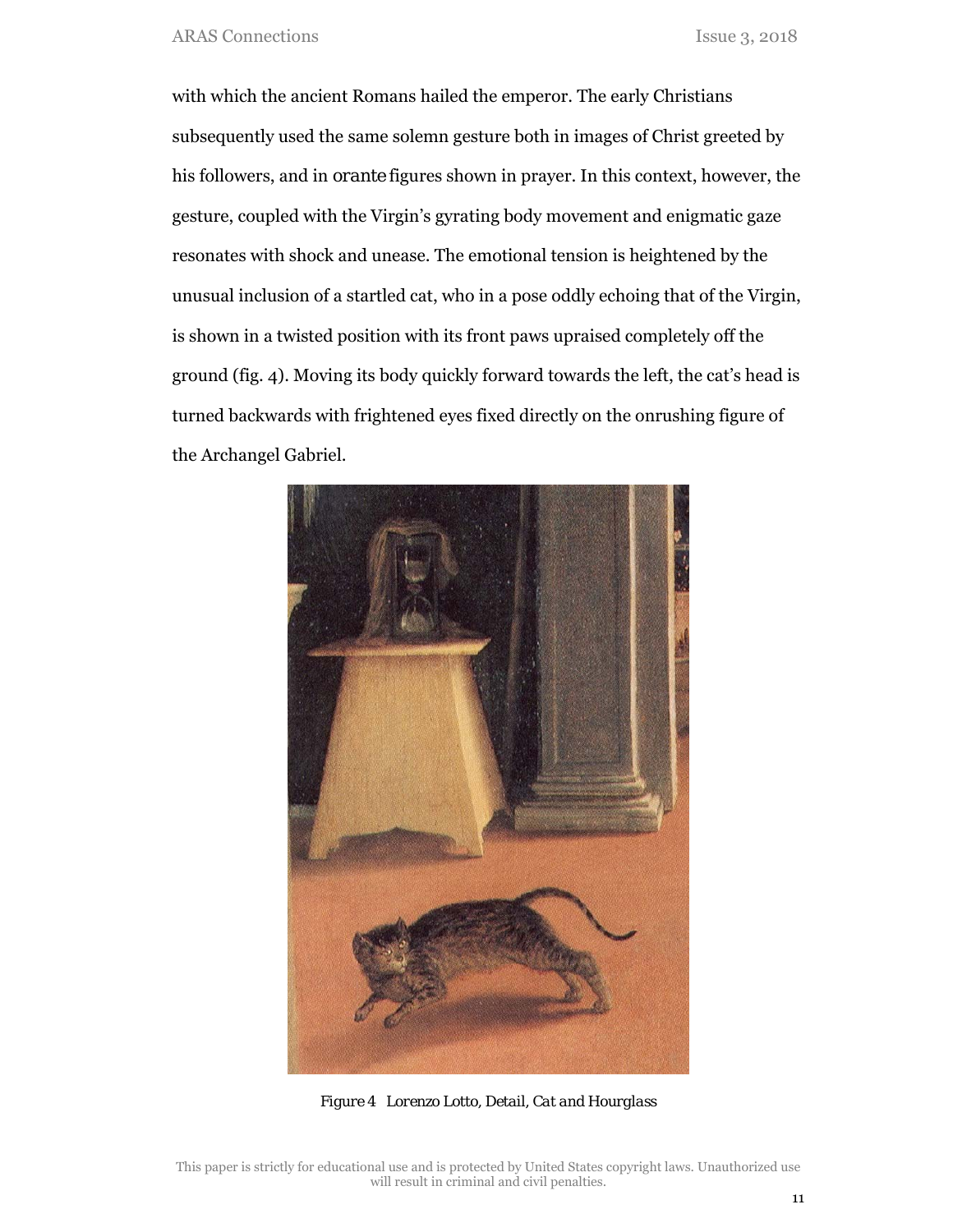As an angel, Gabriel is specifically identified as the harbinger of both life and death. This herald of incarnation at the Annunciation also blows the final trumpet signaling the Day of Judgment, and his depiction here by Lotto is compelling. With electric gaze and windblown hair he sweeps upon the scene with the twisting ecstatic pose of a Dionysian satyr (fig. 5). Clad in cool sky-blue robes and bounding into the Virgin's bedroom as if carried by a sudden strong wind, Gabriel fixes his dark and penetrating eyes directly on the comely young maiden and lands on the ground at speed, perched solely on his unclad left foot and right knee. In his left hand, resting on a muscular thigh as if to steady himself, Gabriel holds a large stalk of white lilies, a conventional symbol of virginal purity, that rise from from his hand like an exclamation point. The angel's strong and handsome right arm is upraised towards God and the tips of its long and elegant fingers appear to cup the top edge of its wings, which are not the typical white and multicolored bird's feathers, but cool blue-green like Psyche's.15 Gabriel's material substance is underscored by the distinctive shadow cast on the earth-colored floor of the Virgin's room. The cat, the Virgin, the bench holding the hourglass, and the balustrade in the portico also cast strong shadows, unlike God, whose nature is pure spirit. God is also the source of the emphatic light source emanating from His direction at the upper right and illuminating His hair, robes and clouds and falling onto the large portal, low table, and *prie-dieu .* Penetrating more deeply into the room, it illuminates the Virgin's face, hands and garments which glow in its radiance.

<sup>15 &</sup>quot;The angel has waving flaxen hair and wears a blue robe...His bluish-green wings are not like a bird's but like Psyche's." Berenson, 1901, 176.

This paper is strictly for educational use and is protected by United States copyright laws. Unauthorized use will result in criminal and civil penalties.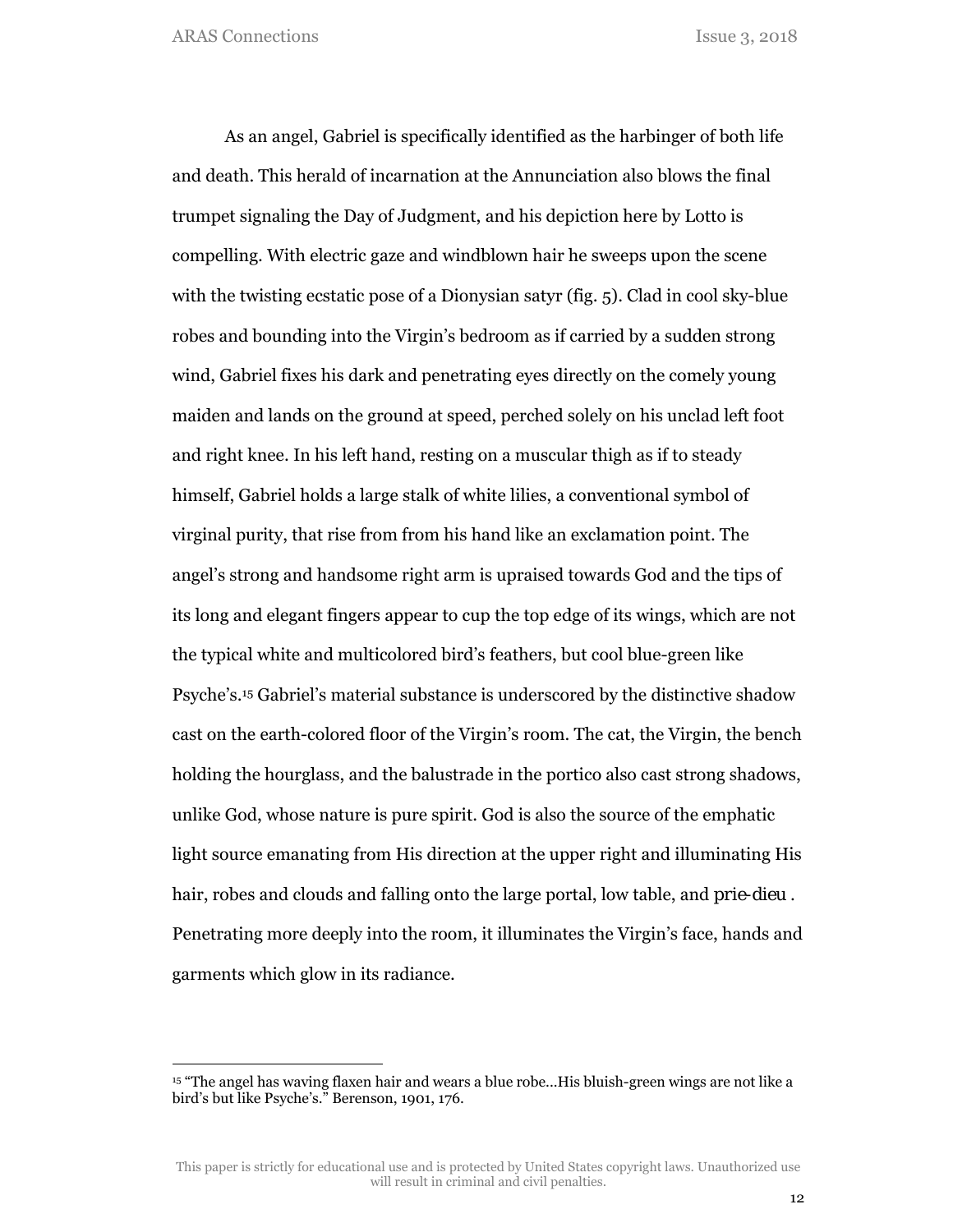

*Figure 5 Lorenzo Lotto, Detail, The Angel Gabriel* 

Lotto's quirky cast of characters, which include the outside viewer, are dynamically linked together through emphatic eye contact that heightens the emotional tenor of the picture. This agitated zigzig movement begins at the upper right from where God stares down at the Virgin. As if stunned by this gaze, the Virgin turns and looks outwards towards the viewer. Included in the sacred action, we see the agitated and startled cat straight ahead, who, unaware of us,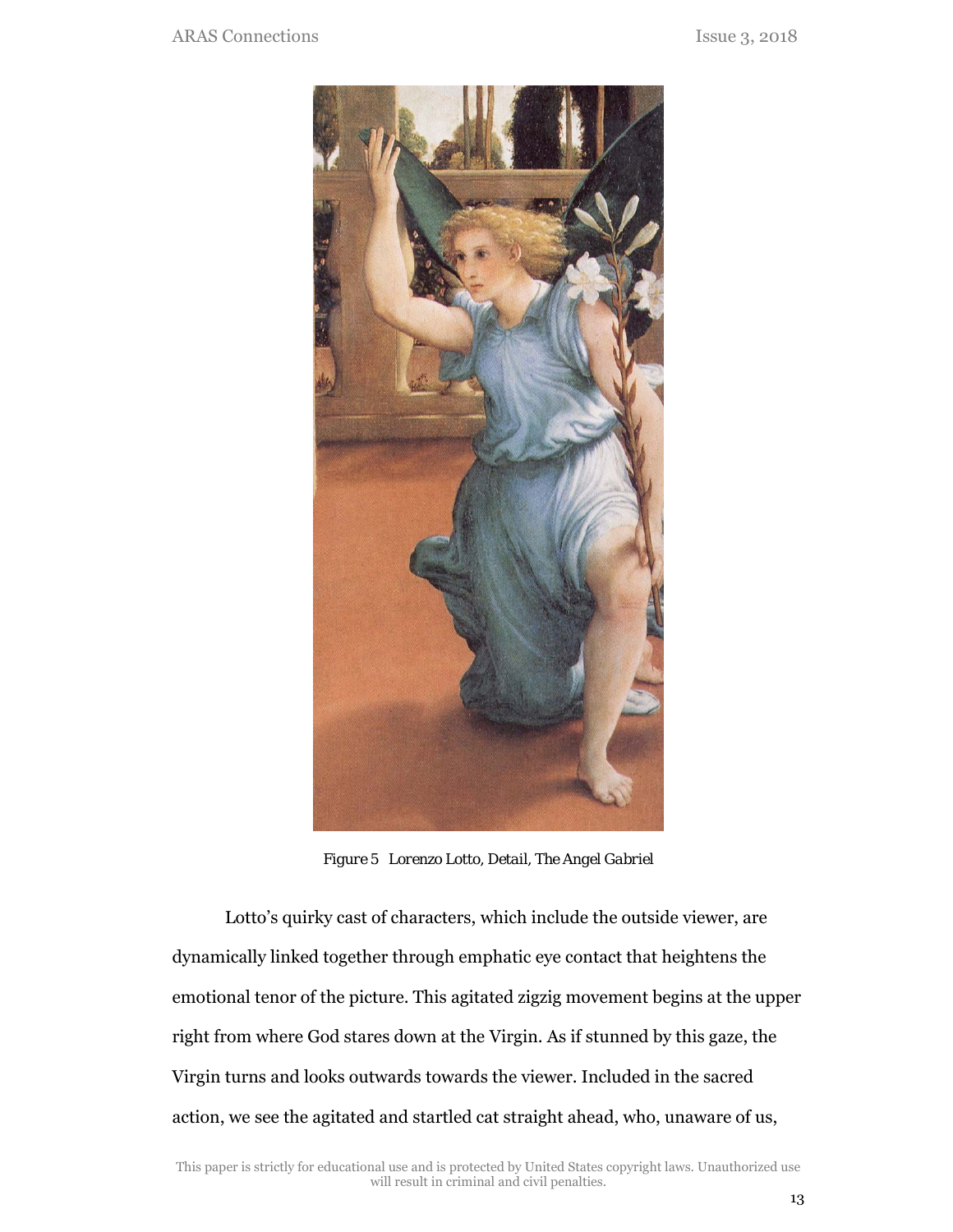stares at Gabriel. Taking no notice of the frightened animal, Gabriel focuses directly on the Virgin as she brings us into the picture.

## **THE DESCENT OF FIERY SPIRIT**

Vitally linked to the autonomous "creativity complex" that Jung describes is the virgin conception of the savior, which he understood as a seminal metaphor for the regenerative nature of the objective psyche and the constellation of the Self. Essential to this formulation is a supreme masculine spirit that begets the divine child:

"… the reborn is his own begetter. Quite in keeping with this is the extraordinary assertion of the virgin conception. . .psychologically it tells us that the content of the unconscious ('child') has come into existence without the natural help of the human father (ie. Consciousness). It tells us, on the contrary, that some god has begotten the son and further that the son is identical with the father, which in psychological language means that a central archetype, the God-image, has renewed itself ("been reborn") and become 'incarnate' in a way perceptible to consciousness. The 'mother' corresponds to the 'virgin anima' who is not turned towards the outer world and is therefore not corrupted by it. She is turned towards the 'inner sun', the archetype of transcendent wholeness – the self."16

<sup>16</sup> C.G. Jung, "The Duel Mother," (193), CW, 5, 323, 497.

This paper is strictly for educational use and is protected by United States copyright laws. Unauthorized use will result in criminal and civil penalties.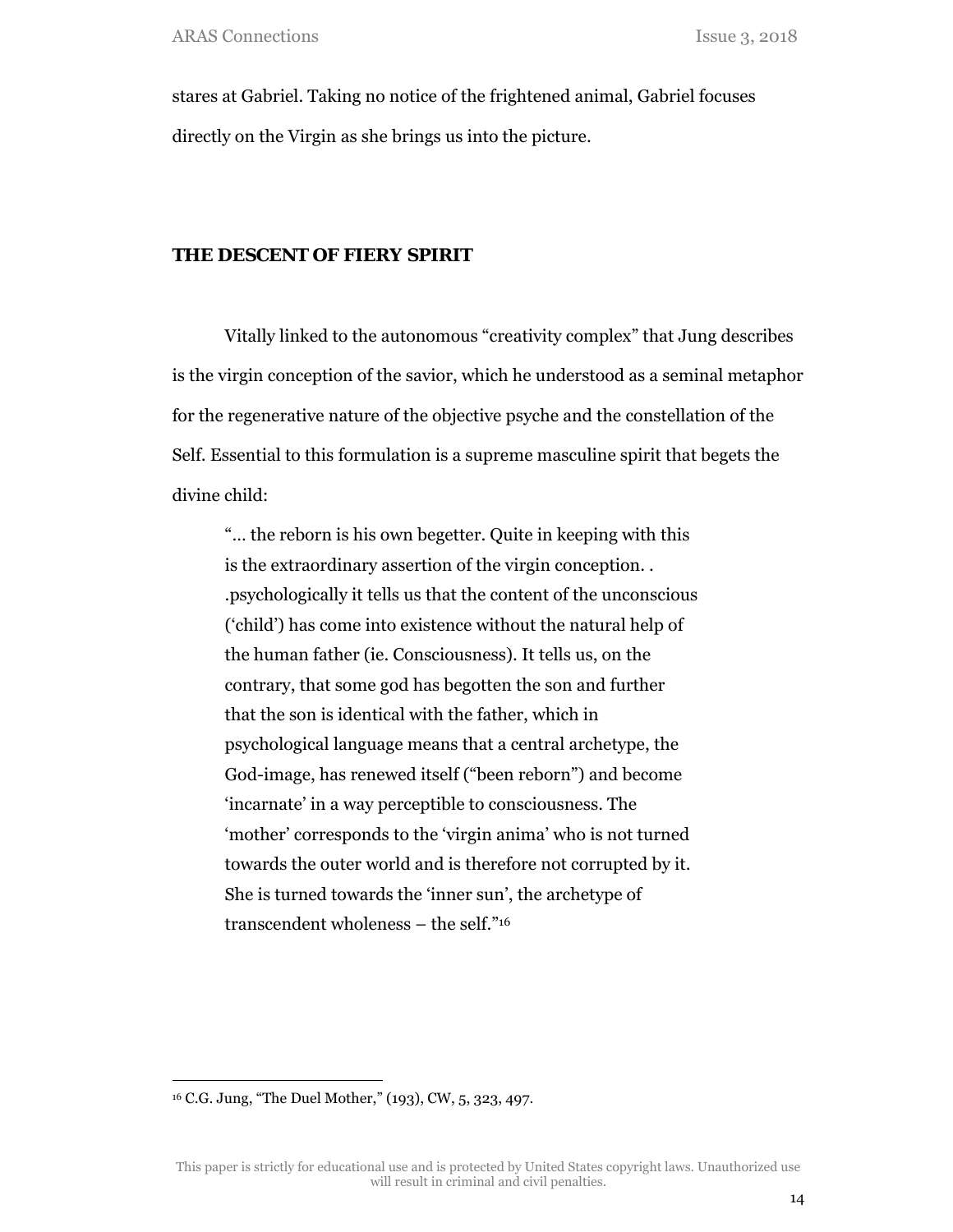

*Figure 6 Lorenzo Lotto, Detail, God the Father* 

While it is rare to show God, the personification of the objective psyche, in scenes of the Annunciation, Lotto uniquely depicts Him as the God of Revelation: His head and His hair were white like wool and His eyes were a flame of fire," (Rev.1:14) (Fig. 6). God's heightened emotionality, along with the reactive Virgin and her animal companion and counterpart, the frightened cat, viscerally suggest the edgy psychological quality of numinous experience and its powerful archetypal energy. The blue and red coloration of God's robes, which are echoed in those of the Virgin, suggests the poles of the archetype which stretches from spirit to matter, heaven and earth. Through the colors of the robes that touch her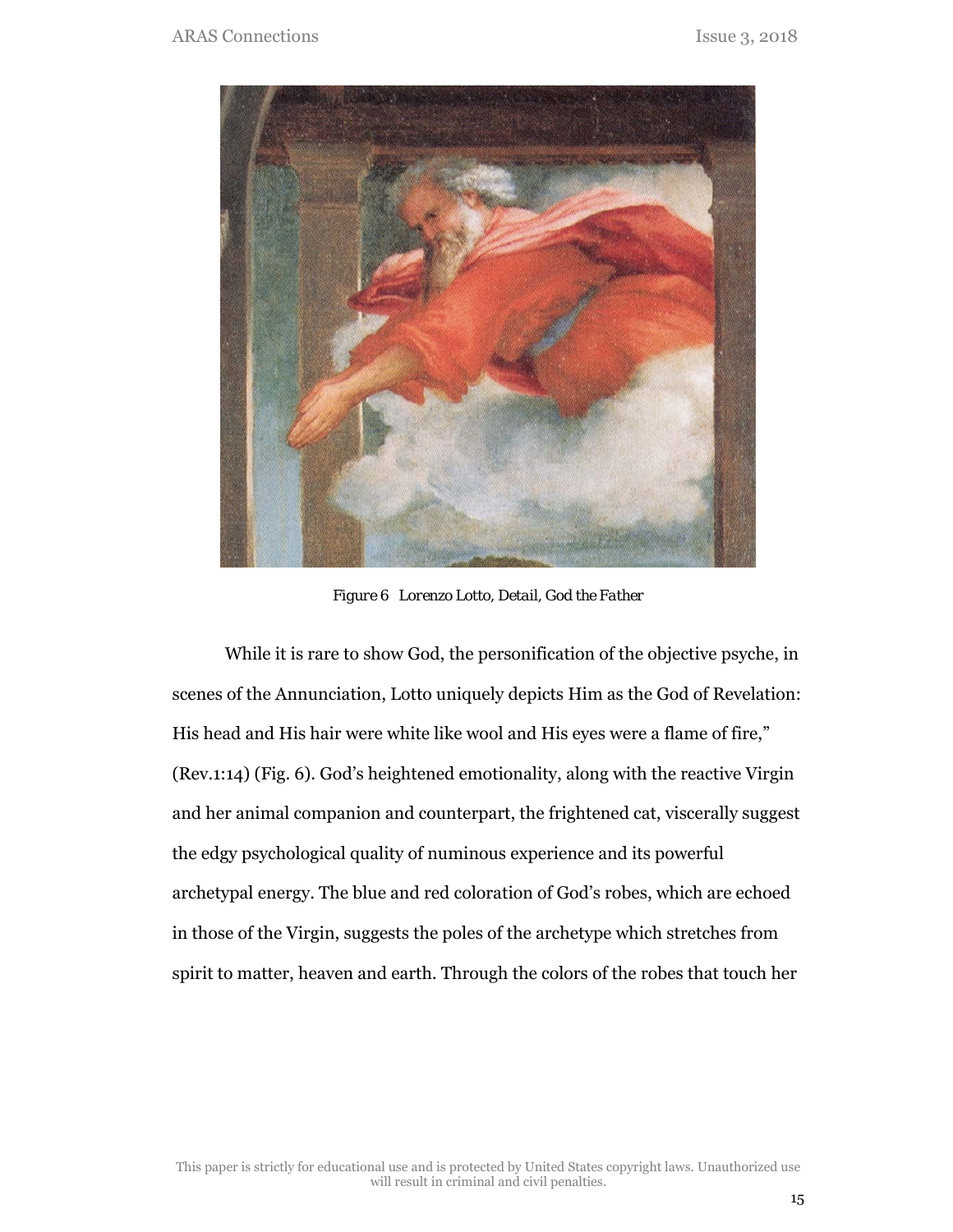skin she is intimately associated with God and could be identified as what Jung described as "the archetypal *numen* of female deity".17

Here the focus of the Virgin's shock and her cat's fear is not God, who is above them, behind them and totally unseen, but the dynamic messenger angel, who causes upset by penetrating Mary's intimate chamber of sleep. The Virgin's heightened state of psychological agitation at the entry of the Gabriel is virtually unknown in Renaissance painting and goes far beyond the implications of the biblical narrative of Luke I 27:38. Indeed, there is no sense of stasis and peace in Lotto's vision of incarnation but rather a fateful encounter between heaven and earth. These two regions, personified by the Virgin and God, are mediated by the activated visitor angel who moves between the two realms on a rush of agitated wind -- the *pneuma* of creation. In Lotto's image, Gabriel rushes, unbound, into the chamber of sleep through a wide portal in a thick stone wall with no door, suggesting that the unsettling announcing spirit can enter freely at any time. This psychic mediation taking place in a bedroom is another symbolic reference for the lowering of ego-consciousness necessary for creative conception from the objective psyche. The intense psychic heat of the archetypal activation personified by Gabriel's fiery aspect is mitigated by the blue-green of his robes and wings, which communicates a vital cooling down of the searing God spirit as it reaches down into material matter. His landing on earth-colored floor indicates the grounding of volatile masculine spirit in the moistness of the feminine earth. It is psychologically true to say that when ideas that come to us are made real, that brings greater stability. If we have an idea for a sturdy chair and we actually make one, we can then sit on it and it will support us.

<sup>17</sup> C.G. Jung, "III The Personification of the Opposites," (1955-56), CW, 14, 187, 186.

This paper is strictly for educational use and is protected by United States copyright laws. Unauthorized use will result in criminal and civil penalties.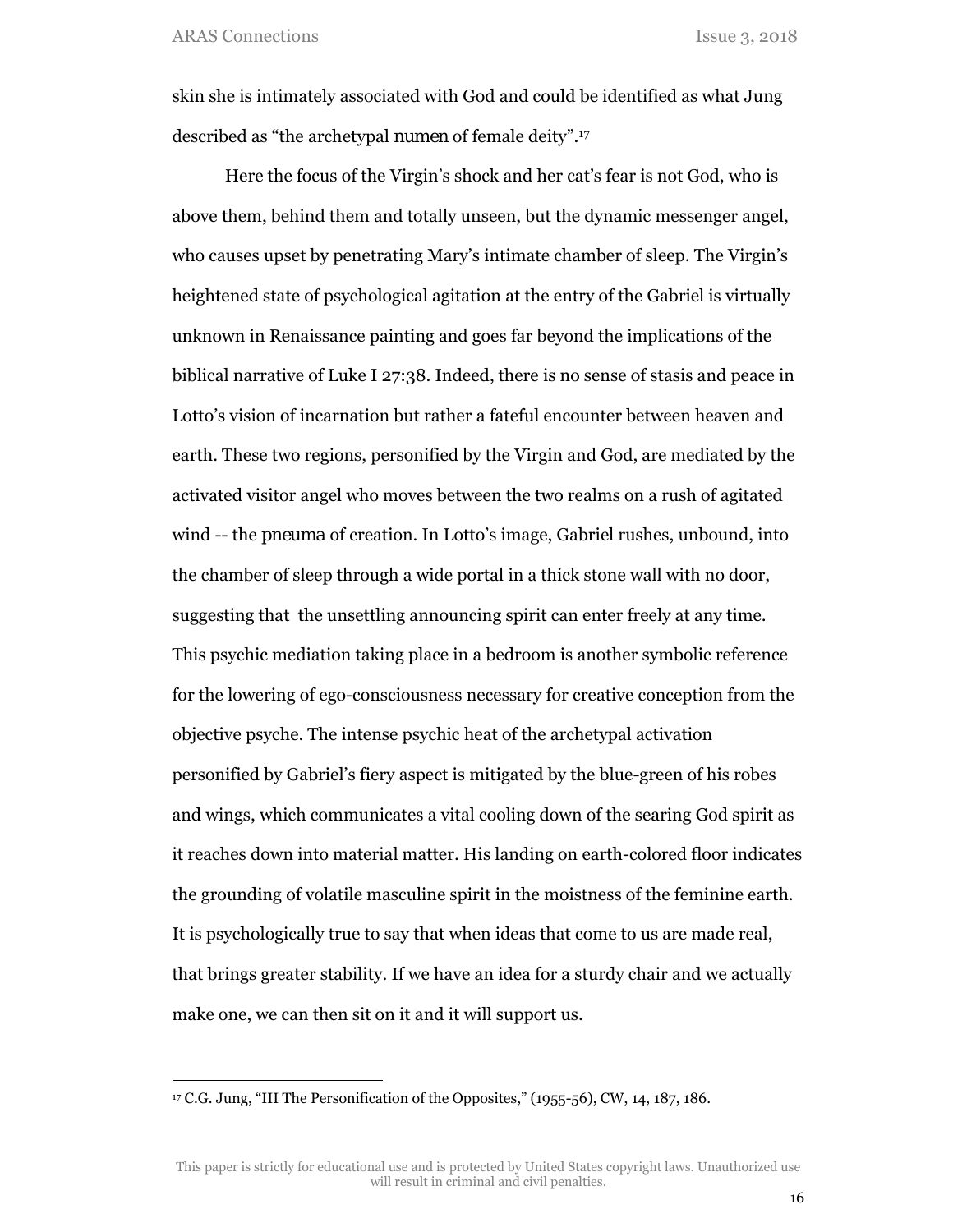In Lotto's image, the ineffable spirit of God blazes in from an unseen realm outside our view. Like the sun's radiance that can damage the human retina, the deity's diving-in potential seems enormous – surely too strong to be taken in directly by the young Virgin held within his penetrating focus. As the myths of Semele and Medusa tell us, to witness divinity directly courts immolation and stony death. In a clinical context, this ancient taboo is echoed in the striking words of a young patient suffering from schizophrenia, who explained the onset of illness as such: "I know what happened to me, I looked God directly in the eye, that's what happened to me."18

It is noteworthy and psychologically important that in Lotto's painting the Virgin's eyes never meet those of either God or Gabriel, who stare directly at her, but only those of the human viewer who share her human nature and, by implication, her fate. The Virgin shows that in the presence of the divine we must keep our eyes directly fixed on the human or else be taken by a dangerous inflation. From this we see that modest and submissive action is at the heart of creative incarnation. A humble and non-intellectual attitude is especially important when faced with an annunciation that implies, vis-a-vis Gabriel, an inrush of a dynamic content from the objective psyche. Swift as quicksilver, his movement is inward and downward, suggesting an *abaissement* that is both fruitful and dangerous to the stability of ego-consciousness. The wild-eyed and youthful angel clad in sky-blue knows the exact location of the animating spirit and is shown pointing straight up to God. As a psychological image he personifies an autonomous psychic energy and his electrifying presence captures the scintillating quality of mercurial imagination. Psychologically, it is of paramount

<sup>&</sup>lt;sup>18</sup> This conversation was recounted to me by someone who had spoken to the patient directly. I have no further information about the case.

This paper is strictly for educational use and is protected by United States copyright laws. Unauthorized use will result in criminal and civil penalties.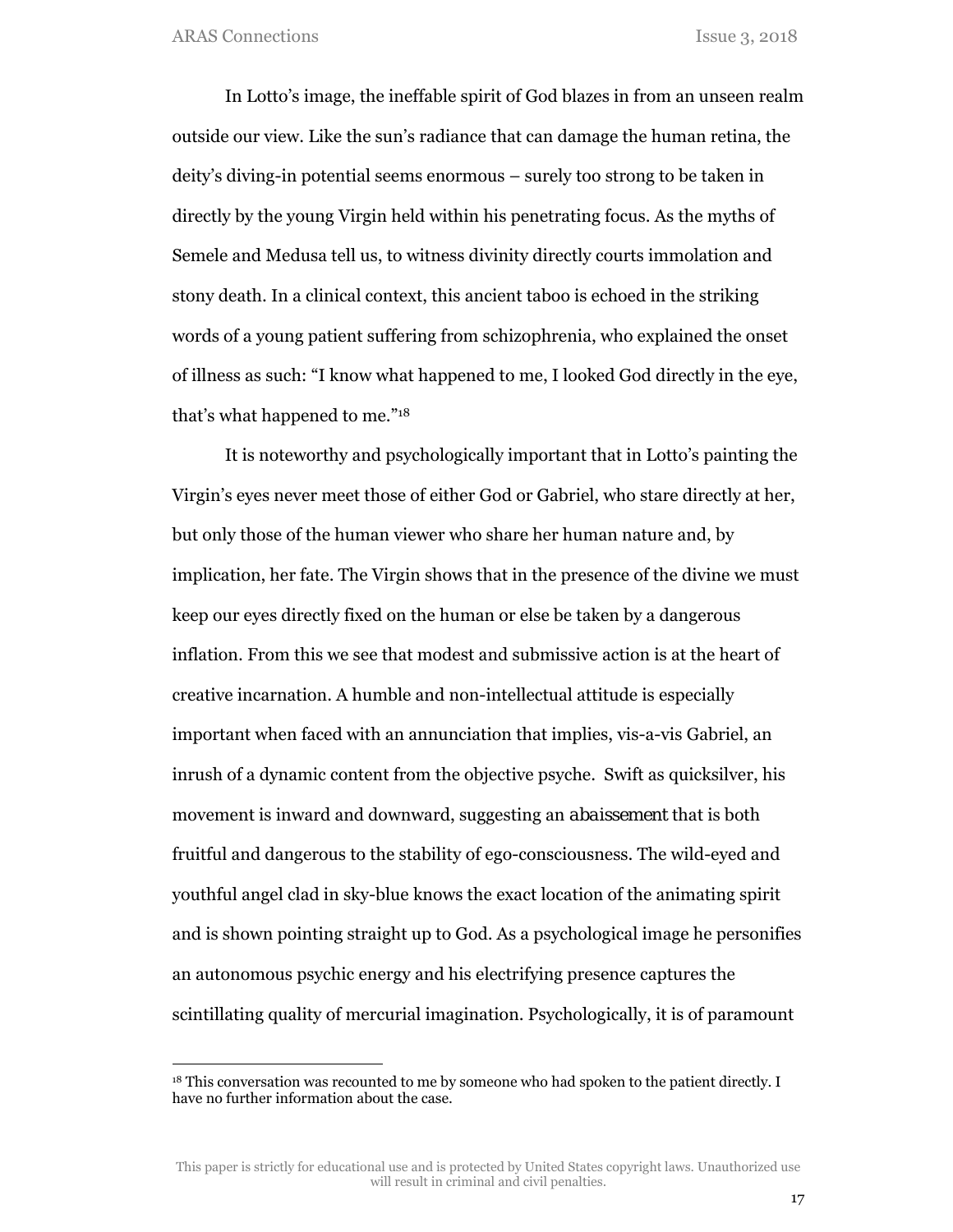importance that the angel has both feet on the ground. To absorb the force of autonomous psychic images one must have a stable and grounded psychological constitution supported by the grounding authority of the Self.

The ancient cabalists referred to Gabriel as "the supervisor of dreams," and this is an identity that is strongly felt in Lotto's image. Bursting into the Virgin's bedroom like a meteor hitting the earth, he carries the explosive energy of a nightmare that forces us to wake out of a deep sleep. When this animated element comes into play it brings the full force of a new reality to us in an uncanny blast. This is a pregnant instant of reckoning and re-cognition. Searing new insights from the objective psyche could allow us to see ourselves and others with new eyes. It could also just blow our minds and precipitate psychiatric collapse.

Nothing is born, least of all human beings, without a hellish bodily struggle in the bloody "gut" realm of Mother. In our human experience, birth brings us into being, and death takes us out of it. And all transitions, even banal ones (like misplacing your passport at the airport) contain elements of vulnerability and danger. Lotto's Gabriel shows us that a divinely charged psychic spirit is with us in all moments of transition and that this is the instant when the potential for creative insight and psychic renewal is at its most fruitful and most dangerous ebb.

Like the mortal Mary and her frightened cat counterpart, Lotto's descending archangel casts an emphatic shadow. In fact, scriptural sources imply that like ourselves, angels have free will that allows them to ignore or even disobey divine inspiration and to suffer the consequences of what could be termed "sin". In one such instance, Gabriel himself "remained for a while outside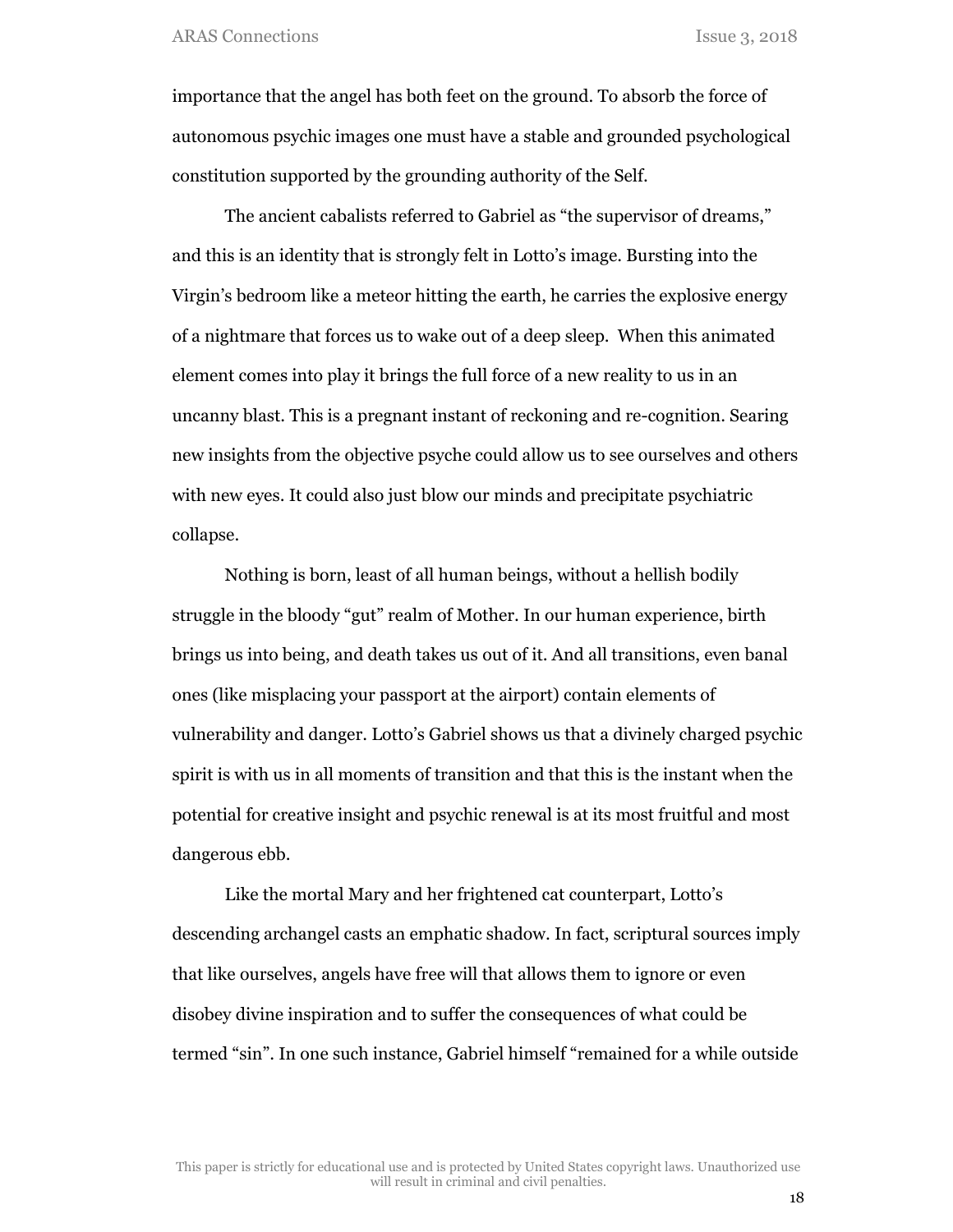the heavenly curtain," for failing to obey God's command "exactly as given".19 As a psychological metaphor we could also say that when insight generated by the autonomous psyche is aborted by the ego, the potential birth of a more differentiated conscious attitude is instantly lost. Lotto's painting, and every other symbolic image of the Annunciation tells a different story, for it is not only Mary who exercises her own free will and accepts God's will, Gabriel does so too. In this faithful attitude of conscious receptivity Mary and Gabriel are united and this union is conceptive.

Present at the Annunciation and at the Last Judgement, Gabriel is identified with both life and death. As a symbol, he represents both the beginning of the *prima materia* and the end of the opus, the life and death that are both present at the instant of incarnation. As the mediating messenger between the beginning and the end, and the divine spirit and earthly matter, Gabriel is closest to Mercurius, who is identified as the spirit of conjunction, the God of Revelation and devilish hell-fire. A paradoxical duality composed of hot and cold, wet and dry, good and evil, Mercurius is "the life-giving power like a glue, holding the world together and standing in the middle between body and spirit".20 This mercurial mediator could also be understood in Christian exegesis as the Holy Ghost, in alchemical language as the "subtle body", and in Jungian terms, as psyche itself. All told, the 'Gabriel' dynamic is one of creative animation, a catalyst to the psychic process of renewal which is activated on a breathtaking knife's edge spanning rational ego-consciousness and the mysterious and chaotic dimension of the objective psyche.

<sup>19</sup> Gustav Davidson, A Dictionary of Angels, 119.

<sup>20</sup> Happelius, 1659, quoted in C.G. Jung, "Mercurius as Soul", (1943-48), CW, 13, 213, 263.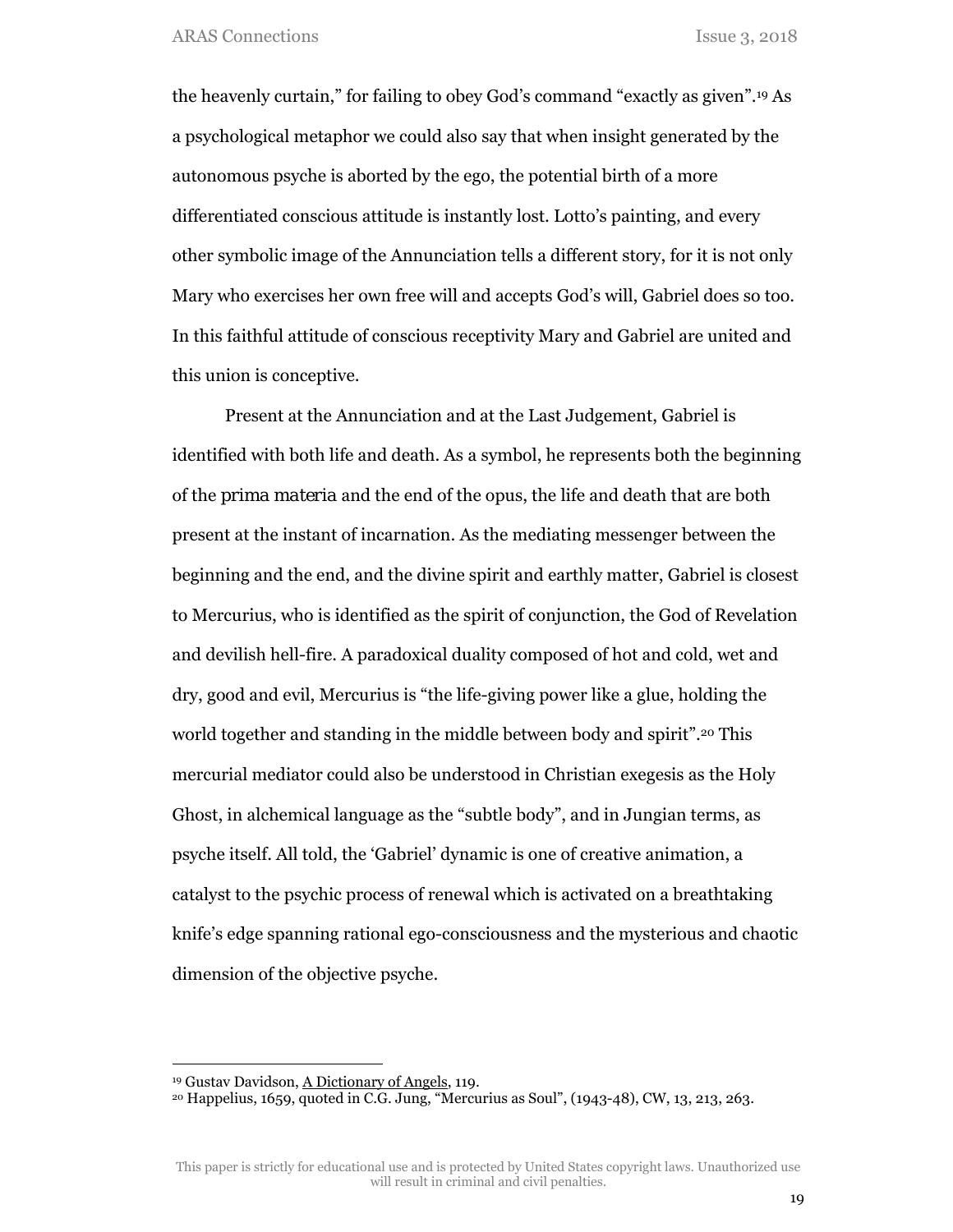#### **THE VIRGIN AND HER CAT**

In Lotto's *Annunciation* another tense and mysterious element is instantly communicated by the kneeling and enigmatic Virgin. With her body masked in thick robes and turned away her from her book in the presence of an activated cat, her pose and garments suggest that divine incarnation, and the psychological renewal this implies, is a covered up and unseen process. It is not achieved above ground in the sun-drenched world of Apollonian intellect, but in an opposing and instinctual realm of the collective unconscious. In one momentous flash, the virgin Mary actually became The Virgin Mary and assumed her identity as the mother of the divine child who was a savior. This was not only a precise moment in serial time, but also one that was predestined in eternity.21 Caught at the crux of these two realities, both temporal and eternal, Lotto's creative imagination unflinchingly presents a moment of intense conflict, wonder, mystery and danger that is unprecedented in the imagery of the Annunciation.

Viewed from close to, the look on Mary's face seems to express many things while making direct eye contact with the human viewer -- as if communicating mysterious inner knowledge that we share as her companions in experience (fig. 4). Mary's billowing robes and swollen belly suggest that even in the instant of creation her pregnancy is already full-term. Insights emerging from the unconscious in dreams, waking intuitions and active imaginations are often grasped in a startling and energized instant and when they do, they come to us fully formed. When this happens, we "get the picture."

<sup>21</sup> The doctrine of the Immaculate Conception was defined as dogma by the Catholic Church in Ineffabilis Deus, dated December 8, 1854, which certified that the Virgin, like her son was a "divine child", and that this sacred nature had been predestined since before the beginning of time.

This paper is strictly for educational use and is protected by United States copyright laws. Unauthorized use will result in criminal and civil penalties.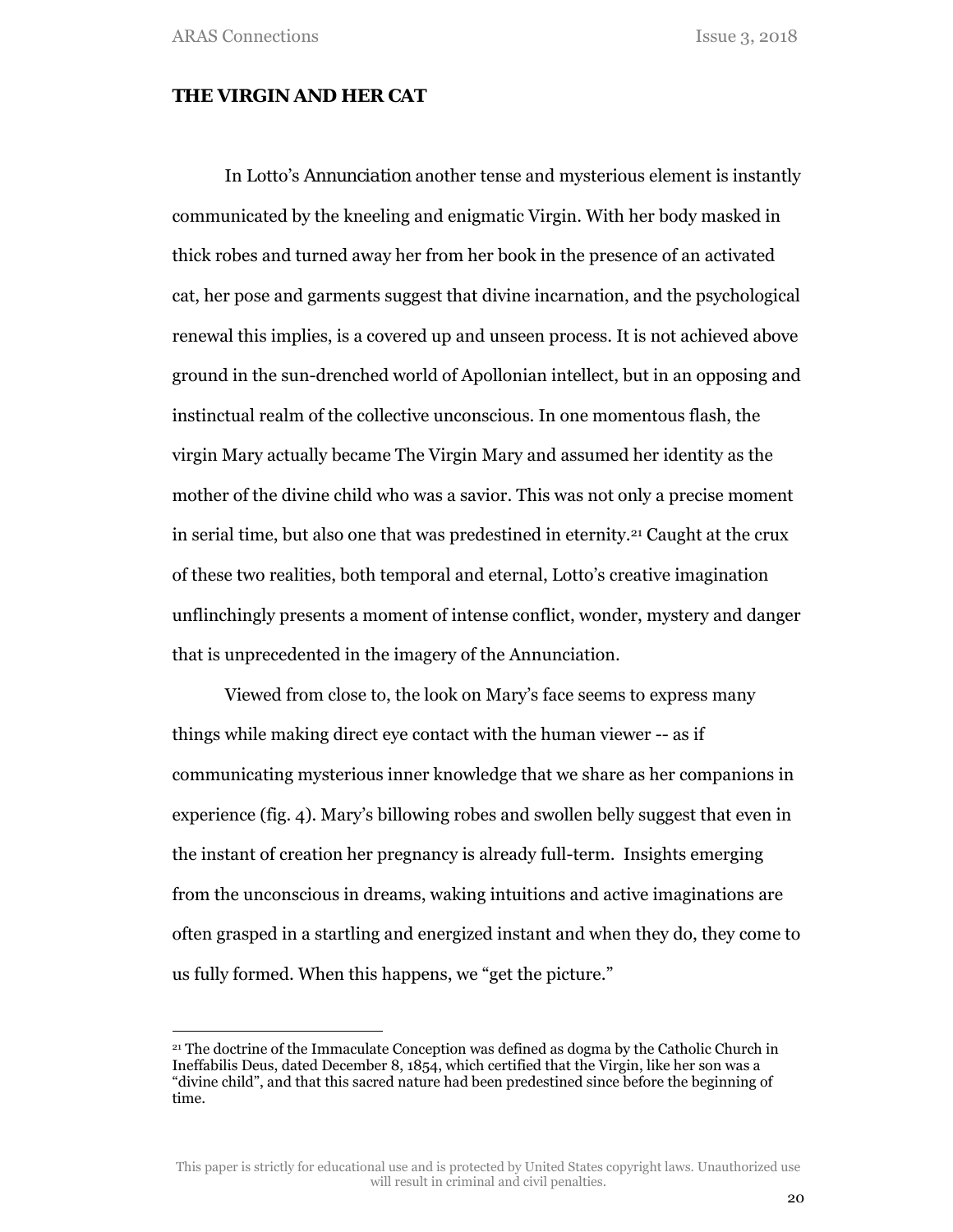Lotto's image also emphatically demonstrates that in the defining moment of becoming her-Self, the Virgin is turned away from the intimate, dreamy and introspective realm of her personal bedroom and intellectual book learning to be brought her face-to-face with the outside world. This moment of becoming and awakening is accentuated by the visceral dynamism and heightened emotional tenor of Lotto's dark "witch's cat" who carries the chthonic forces of the feminine and the uncanny, protective and instinctual realm of Hecate. Cats have have always been closely identified with the eye and with divination, and *Mau*, the Egyptian name for cat -- the protagonist at the dead center of this image of creation, -- means "to see". "Psychology," Jung stated, "is the act of seeing," -- a reality set at the very heart of Lotto's painting.22

Undoubtedly, Mary's simultaneous identification as an ordinary woman with human reactions and a personal shadow and as a primordial archetype produces a thrilling dynamic tension that is the hallmark of Lotto's painting. Accompanied by her agitated cat the Lotto's Virgin is bathed in a host of shadowy allusions to darkness and the devil. Read together, Lotto's activated and enigmatic Virgin/Mother and her skittish feline companion span the complex feminine realm of the Three Fold Feminine Goddesses of Demeter: the supreme Mother Goddess, Persephone the Maiden, and Hecate, the sacred Hag of the underworld Together they personify Jung's description of the feminine, which he understood as a complicated, uncomfortable and conflicting "totality." Using an elegant poetic metaphor Jung described the dynamic fertility of the feminine ground of creation as such:

<sup>22 .</sup> C.G. Jung, "Introduction to the Religions and Psychological Problems in Alchemy", ( 1944), CW 12, 15,13.

This paper is strictly for educational use and is protected by United States copyright laws. Unauthorized use will result in criminal and civil penalties.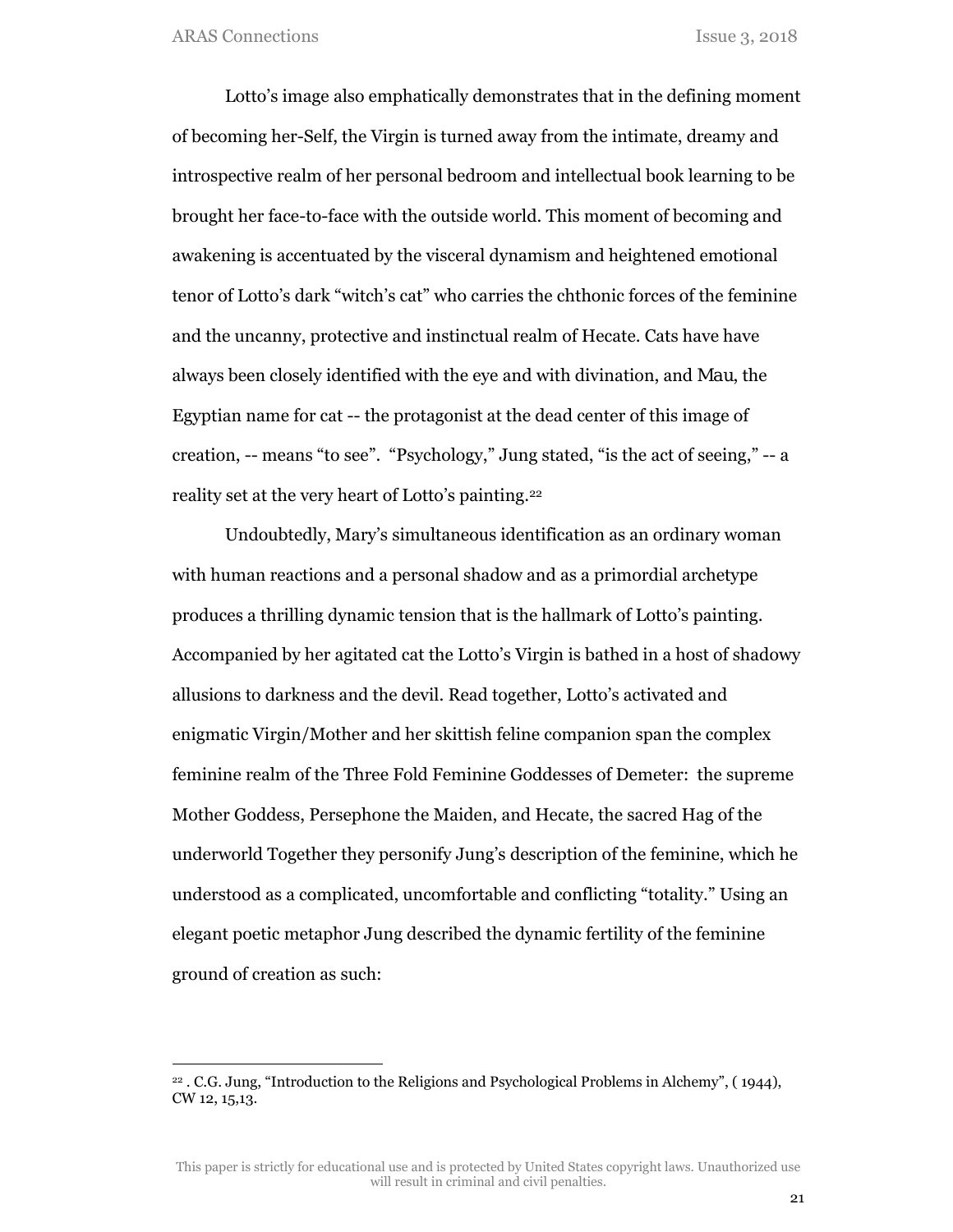"Like the rose, the figure of the mother-beloved shines in all the hues of heavenly and earthly love. She is the chaste bride and whore who symbolizes the prima material, which 'nature left imperfected'. It is clear from the material we have cited that this refers to the anima. She is that piece of chaos which is everywhere and yet hidden, she is that vessel of contradictions and many colors – a totality in the form of the *massa confusa*, yet a substance endowed with every quality in which the splendor of the hidden deity can be revealed.23

In Lotto's hands the complex totality of the mysterious feminine realm of psychic receptivity and creative incubation communicates no sense of cold and sterilized perfection, but the fertile hot chaos of the *massa confusa.* There is no calm, only emotional agitation. Despite her discomfort and upset, Mary's receptivity in the face of this divine commotion is absolute: "Behold the handmaiden of the Lord; be it done to me according to thy word" (Luke: 27-38). Like Persephone, the Virgin is raped and penetrated by a divine spirit and in accepting this fertilization she welcomes both life and death into her inexorably altered world. We can see by the way she looks outwardly, that she expects no less from us, the viewers of the divine incarnation. But are we up to it?

Individuation, which Jung described as the true purpose of human life, requires an attitude that is not only receptive, but also humble and consistently attentive. When Lotto's Virgin accepts the divine masculine spirit from above, she is lowered, as if weighted down by a heavy burden. The fateful look in Mary's eyes reflects a deep recognition of her task. For she not only must endure the birth of her divine child, but must tend it, just as we must nurture consciousness. Hence, we must look after the Self and *Its* interests with steady application -- no small

<sup>23</sup> C.J. Jung, "Rex and Regina," (1955-56), CW, 14, 422.

This paper is strictly for educational use and is protected by United States copyright laws. Unauthorized use will result in criminal and civil penalties.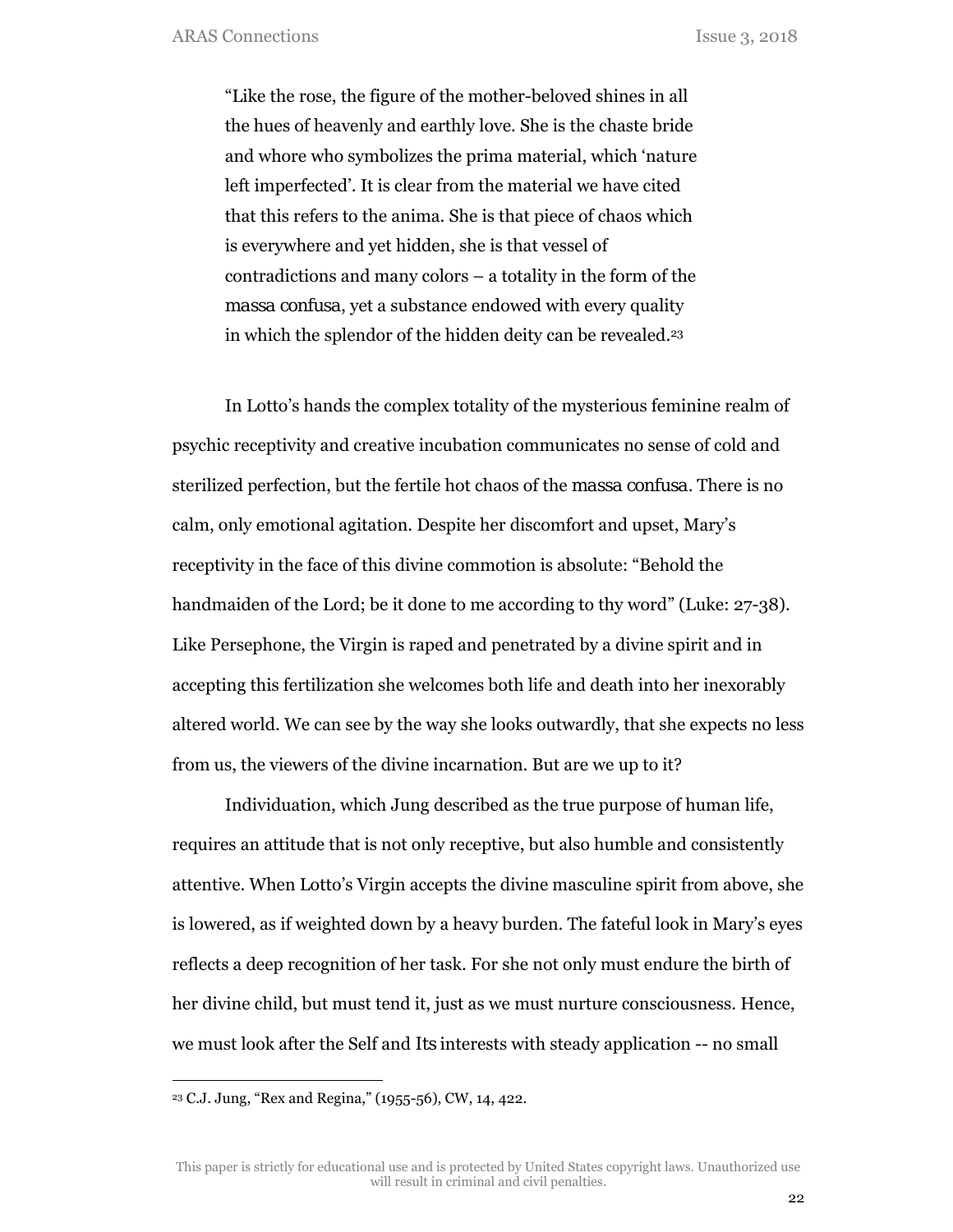task when one is asked to do it faithfully every single day without fail. The Virgin's pregnant glance that sees the challenges ahead seems to acknowledge the weighty burden of consciousness. Psychological insights penetrating egoconsciousness through the psychic image require respect, receptivity, and faithful nurture, but free will allows us to deny them. During the course of analysis, we can see many instances where neurotic patients (and ourselves) lack the receptive capability to hold on to the contents generated by the objective psyche. To integrate them, the conflicts they present to consciousness must be grappled with.

The transforming potential of the numinous experience and contact with the Self, which touched Lorenzo Lotto, is evident in the artist's young Virgin. Caught in a defining moment of destiny, she is as earthy and fresh as a peach ripe for the picking. Unclothed she would have the softness and sensuality of a shyly crouching antique Venus, but like the most ancient earth goddesses, this moonfaced girl expresses a hidden reality that is below ground, dark, unknowable and enigmatic. Like Persephone, who screamed when she was taken by Hades, Mary has been penetrated by a masculine spirit and seized by a destiny that will forever change and complicate her life. A mother already, Lotto's lowered young girl already carries the awesome gravitas, authority and protection conferred by the archetype of the Great Mother.

### **THE HOURGLASS AT THE BORDER OF TIME**

One final and unique element in Lotto's image of Annunciation is shown just behind the cat where a large hourglass set at the dead center of the composition is shown with the sand poised exactly half-way through the hour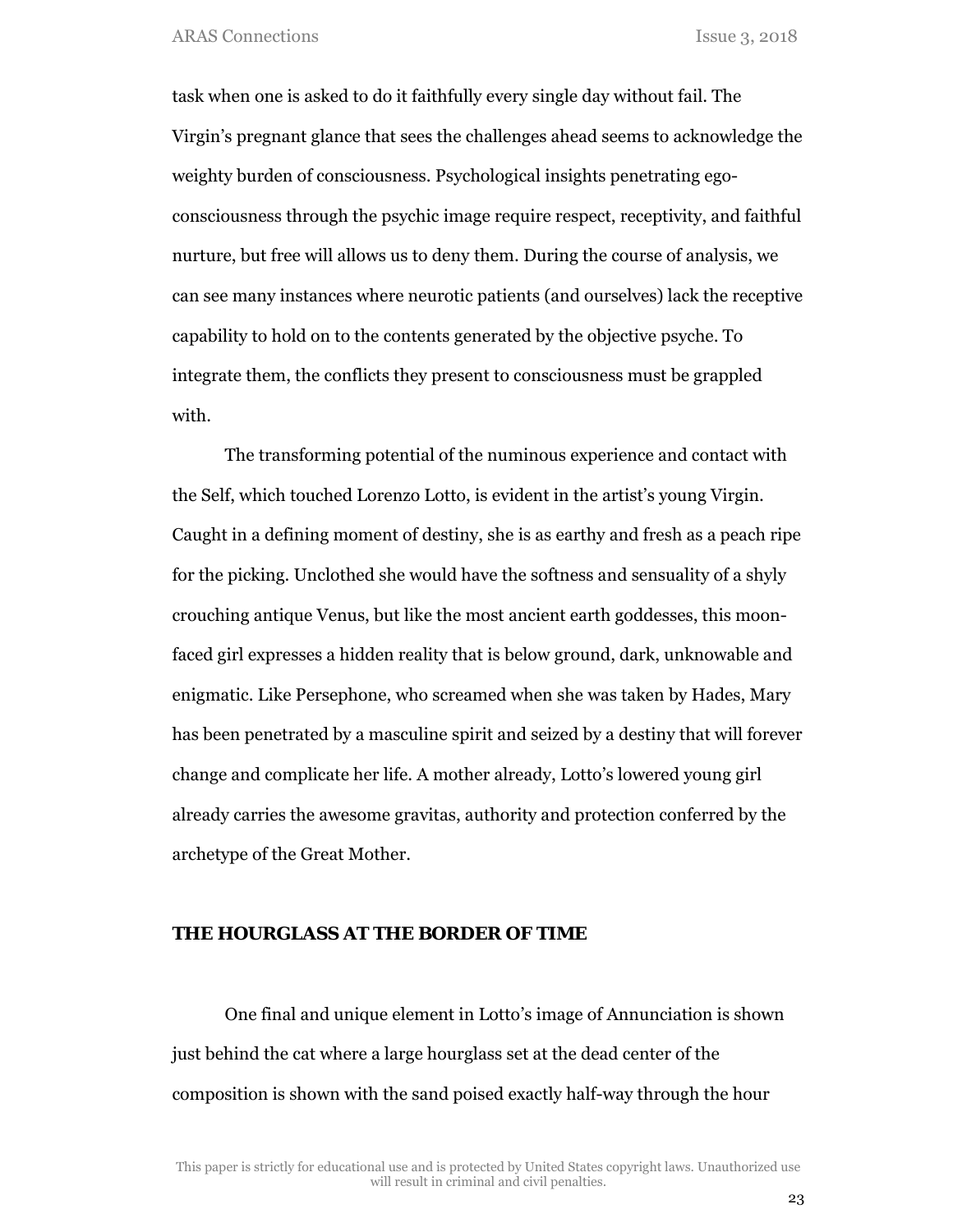while still running. This paradoxical circumstance seems to pose another question: What happens when the whole picture comes at once and insight is born in an instant?

The hourglass is a traditional symbol associated with death, which is commonly found in tombs and other *memento mori,* to remind us of the passing of time and human mortality. A symbol of death at the instant of life in Lotto's painting reminds us that they are born together. The hourglass, so strongly suggestive and unusual in this context, seems to inform the Virgin's steady gaze to us: she has said yes to both and so must we. The glass's setting at the exact point of the waxing and waning of the hour also brings to mind the lunar cycle. It draws an even stronger parallel to the Book of the Apocalypse of St. John, where chaos, dismemberment and the destruction of nature precede the establishment of the kingdom of Christ. These terrifying forces were unleashed on the earth at the half-hour after the seventh seal was broken:

And when he had opened the seventh seal, there was silence in heaven for half an hour.(CH 8:1)

The uncanny intersection of eternal and serial time symbolized by the hourglass is described by Jung as synchronicity -- a spontaneous and instantaneous moment when meaning is born in an individual through the mediation of the psyche. Jung speaks of foreknowledge as an aspect of synchronistic phenomena. Unknowable knowing echoing from the timeless, image-less and psychoid realm can come into human consciousness at an instant through synchronicity, which has the uncanny and emotional quality of revelation. In ancient Greek, the meaning of "revelation" is synonymous with "apocalypse" -- to uncover. Apocalypse implies a dramatic unveiling of something hidden and unseen, like the full-blown pregnancy masked beneath the Virgin's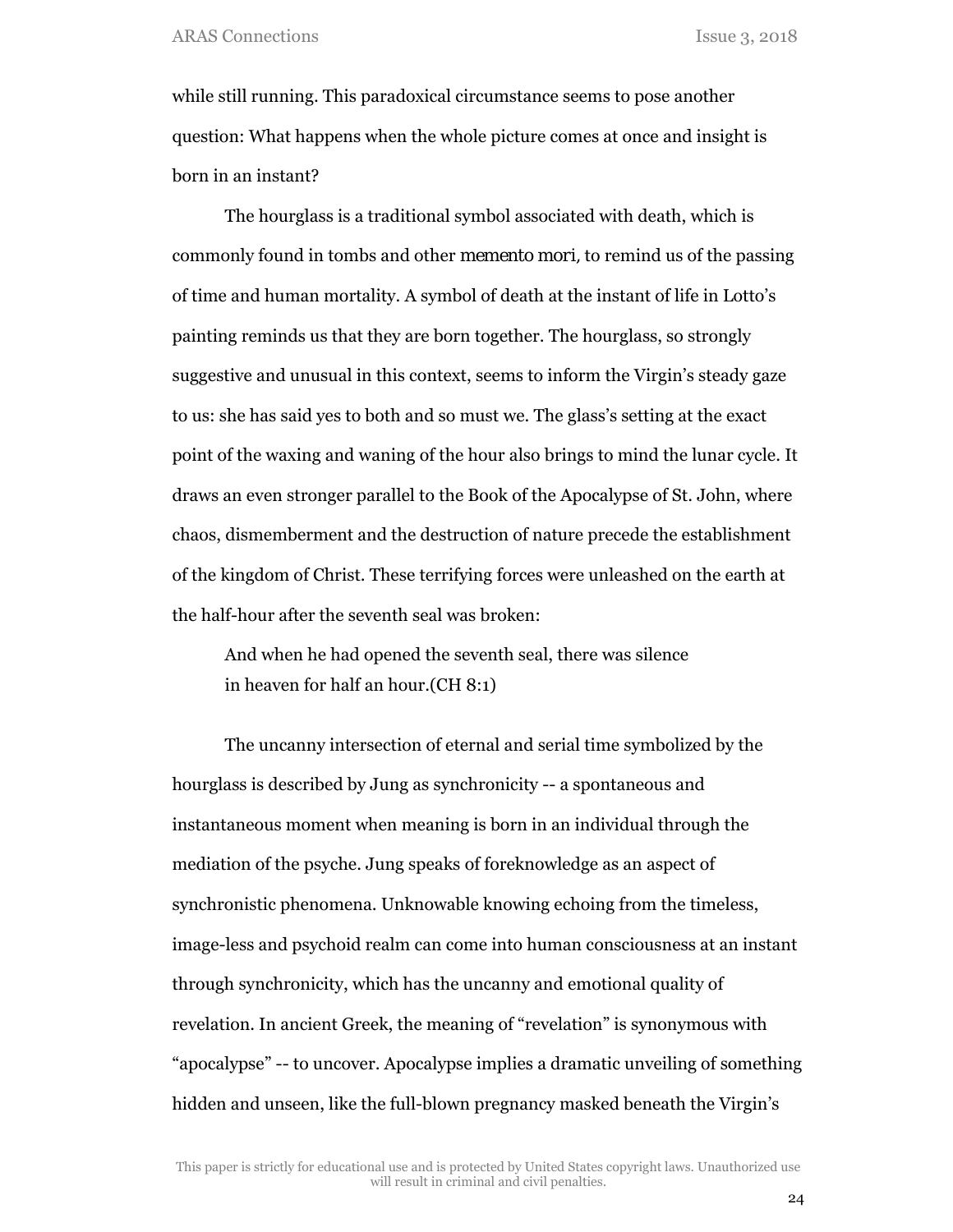thick robes. The ancient concept of apocalyptic revelation as forbidding, foreboding, and foretelling, finds its natural modern expression in synchronistic affect and foreknowledge.

Lotto's cat, which is placed in closest proximity to the symbolic hourglass set at a border of time, vividly suggests what Barbara Hannah called "cat instinct", an objective psychic factor which is independent, shrewd and almost wild. "The ingenuity of the cat", she states, "really comes far more directly from what Dr. Jung, in "Synchronicity" calls an absolute knowledge than from ordinary human consciousness", and it is this, she adds, that helps us when "we really cannot see our way." 24

Like Lotto's image, our most modern creation myth, first proposed by the Belgian priest Georges Lemaitre in 1927, is apocalyptic. Although we have no proof and probably never will, it is widely accepted that the universe was created billions of years ago by a ferocious cosmic explosion that hurled matter in all directions. Lotto's picture packs its own Big Bang -- an explosive power of creation which blows away the cat and propels the Virgin out of her dream world into the light of consciousness. This is what can happen to us when the autonomous psychic complex is activated and in *that* incarnate instant, the apocalypse is *now*.

## **CONCLUSION**

Undoubtedly, the intense feeling tone of Lotto's *Annunciation* is one of revelation -- "an act of revealing or communicating divine truth, something that is revealed by God to man". When we have a new insight, perhaps from a dream

This paper is strictly for educational use and is protected by United States copyright laws. Unauthorized use will result in criminal and civil penalties.

<sup>24</sup> Barbara Hannah, The Cat, Dog and Horse Lectures and 'The Beyond', Dean L. Frantz, ed., Wilmette, Illinois, 1992, 81f.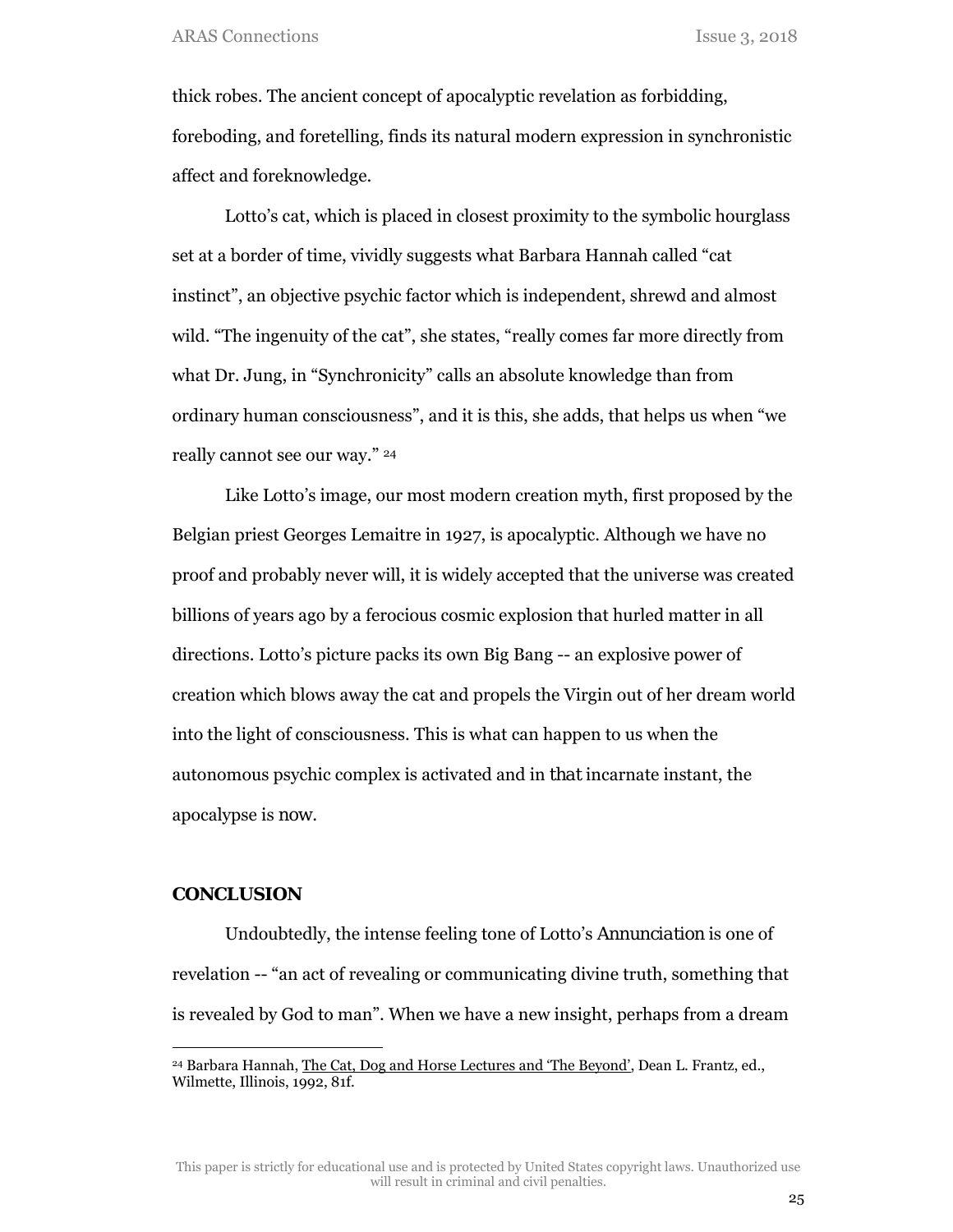or an intuition, we often say that we "get it" as if we have received something or that we have "seen the light," which implies a greater clarity of vision. However they come, revelations are incarnations, but Lotto's image shows us that psychological renewal and insight is born of a numinous experience that is hard to endure. Lotto's Virgin has given herself up to the life-altering, and sometimes life-threatening instant of creative incarnation, and, as her eyes indicate to the viewer, so must we. Suffering his own agitations and anxieties until he found peace within the house of Annunciation, Lotto experienced that creativity is born of chaos, not of order, and this is imaged in his picture. Creativity, which is an awesome experience of immediate knowledge from the objective psyche, requires that we give ourselves up to nature itself.

Awake or in dreams, the objective psyche continuously announces its reality to us in images, which carry an uncanny quality of lived experience. All intuitions, visions and active imaginations have a strongly felt reality to them, even when they seem to make no sense, and dreams affect the mood of the whole day, even if we don't remember them. The big psychic events that sent the ancients to the oracle and native Americans to the medicine man carry the creative and transforming potential of the living symbol. This can only be incurred by an individual, who may experience it as a shocking, or even deathly instant. The dynamic subjective experience of the objective psyche is the fundamental basis of Jungian analysis and, in these terms, the *only* agent of healing. This psychological reality, of which Lotto had direct experience, is perfectly mirrored in his prescient image of divine commotion.

In the end, Lotto's *Annunciation* tells us something important about the art of living and the practice of depth psychology. As a symbolic image of the spontaneous creativity of the psyche in action, and how *it* can transform *us*, it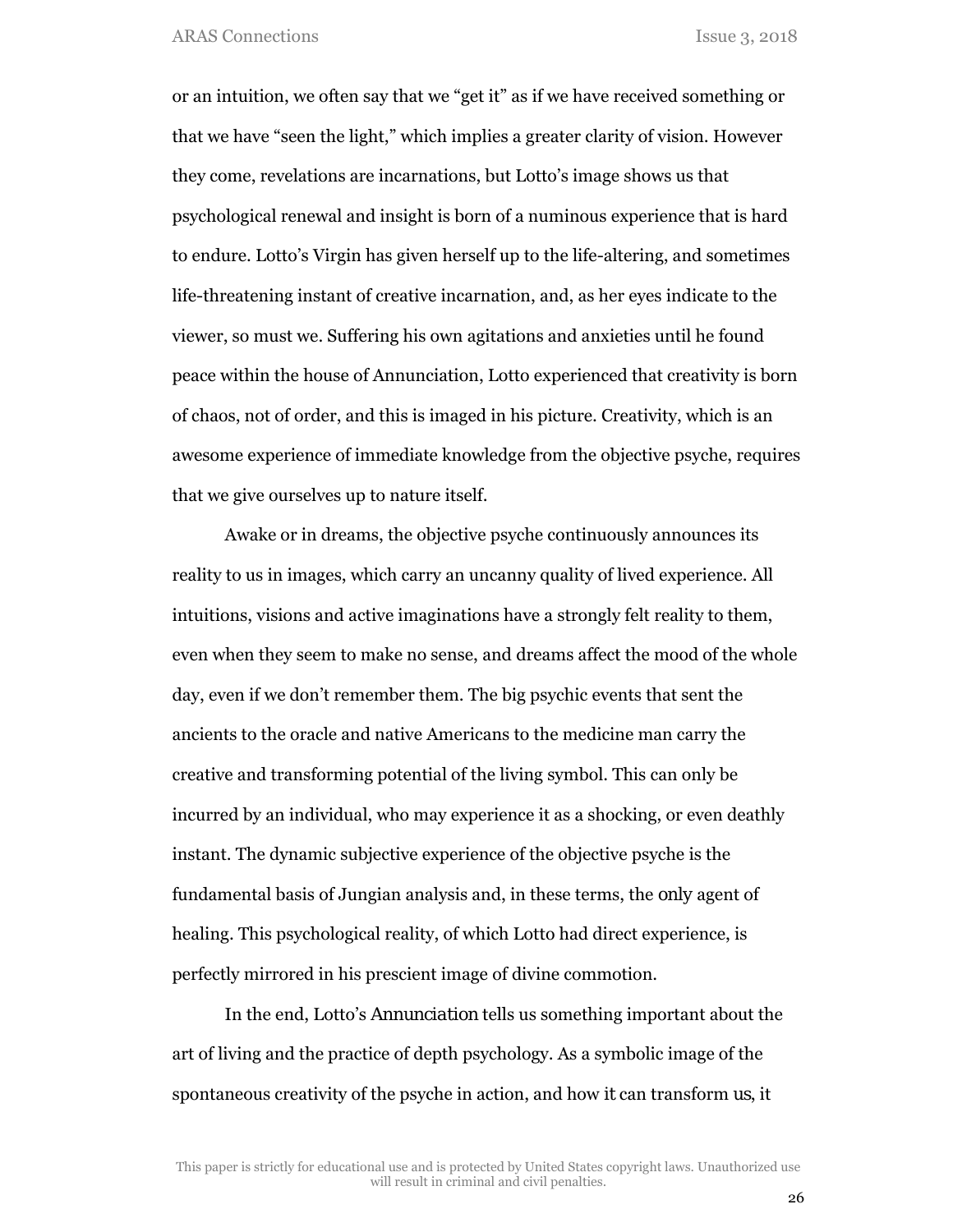serves as a perfect illustration of Jung's words given in his pioneering first seminar of Analytical Psychology in 1925:

"Suppose a patient comes to me with a great conflict and I say to him, 'Read the Tao Te Ching or 'Throw your sorrows on Christ.' It is splendid advice, but what does it mean to the patient in helping his conflict? Nothing. To be sure, the thing for which Christ stands does work for Catholics and partly for Protestants, but it does not work for everybody; and nearly all my patients are people for whom the traditional symbols do not work. So our way had to be one where the creative character is present, where there is a process of growth which has the quality of revelation. Analysis should release an experience that grips us or falls upon us as from above, an experience that has substance and body, such as those things occurred to the ancients. If I were going to symbolize it, I would choose the Annunciation.25

**Irene Cioffi Whitfield** is a native New Yorker who received her Ph.D in Art History from the Institute of Fine Arts, New York University, where she specialized in 18th century Italian Painting. Irene subsequently trained as a Jungian analytical psychologist with IGAP, London, where she is a Senior Analyst, and she is also a full member of the JPA in New York City. Her special interest is in the interface between art and psychology and in the dynamic nature of the creative process.

### **BIBLIOGRAPHY**

Berenson, Bernard, Lorenzo Lotto, An Essay in Constructive Art Criticism, London, 1895, (1901 ed.)

This paper is strictly for educational use and is protected by United States copyright laws. Unauthorized use will result in criminal and civil penalties.

<sup>25</sup> C.G. Jung, CW, The Seminars, Vol. III, Analytical Psychology, Notes of the Seminar Given in 1925, (1925), ed. William McGuire, London, 1992, 80. I would like to thank Pedro Kujawski for pointing this passage out to me.